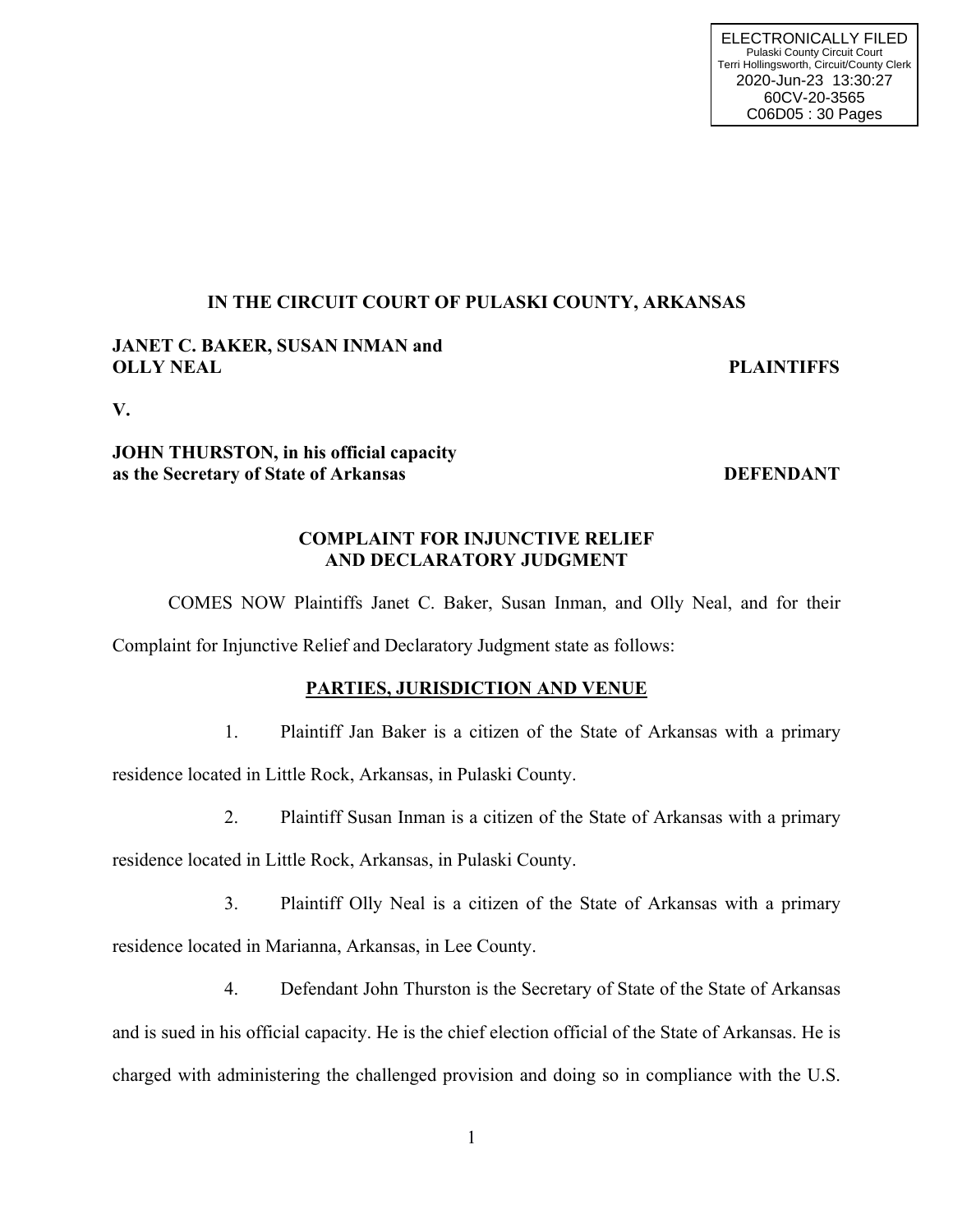Constitution, federal law, and the Arkansas constitution. Secretary Thurston also serves as the Chair of the State Board of Election Commissioners. Ark. Code Ann. § 7-4-101(b).

5. The Court has subject matter jurisdiction under Amendment 80 to the Constitution of Arkansas. This Court has personal jurisdiction over the Defendant under Ark. Code Ann. § 16-4-101(B). Venue is proper in Pulaski County under Ark. Code Ann. § 16-60-  $104(3)(A)$ .

#### **INTRODUCTION**

6. The United States is under the grip of a deadly pandemic that shows no signs of abating. $<sup>1</sup>$ </sup>

7. Arkansas is increasingly becoming a COVID-19 hotspot, and conditions are only getting worse. $2$ 

8. As of June 22, 2020, the number of COVID-19 cases in Arkansas has increased by more than 187% in one month's time since May 22, 2020. 3 As of June 22, 2020, there were over 16,083 confirmed cases in the state and more than 227 Arkansans have died because of the disease. Arkansas had its single worst day for new confirmed cases on June 12, 2020, with 731 confirmed cases that day, and on June 19, 2020, the state saw 703 new cases. On June 21, 2020, Arkansas saw its single worst day of hospitalizations at 244. The University of Arkansas for Medical Sciences recently released a model showing COVID cases in Arkansas may

 <sup>1</sup> Ryan Best & Jay Boice, *Where the Latest COVID-19 Models Think We're Headed – and Why They Disagree*, FIVETHIRTYEIGHT (June 16, 2020, 11:00 A.M.), https://projects.fivethirtyeight.com/covid-forecasts/.

<sup>&</sup>lt;sup>2</sup> Olivia Messer, "*'All of a Sudden It Blows Up': Arkansas' COVID Problem Is Just Getting Started*," The Daily Beast, June 15, 2020, https://www.thedailybeast.com/arkansas-covid-problem-is-just-getting-started-all-of-asudden-it-blows-up

<sup>3</sup> Arkansas Covid, https://arkansascovid.com/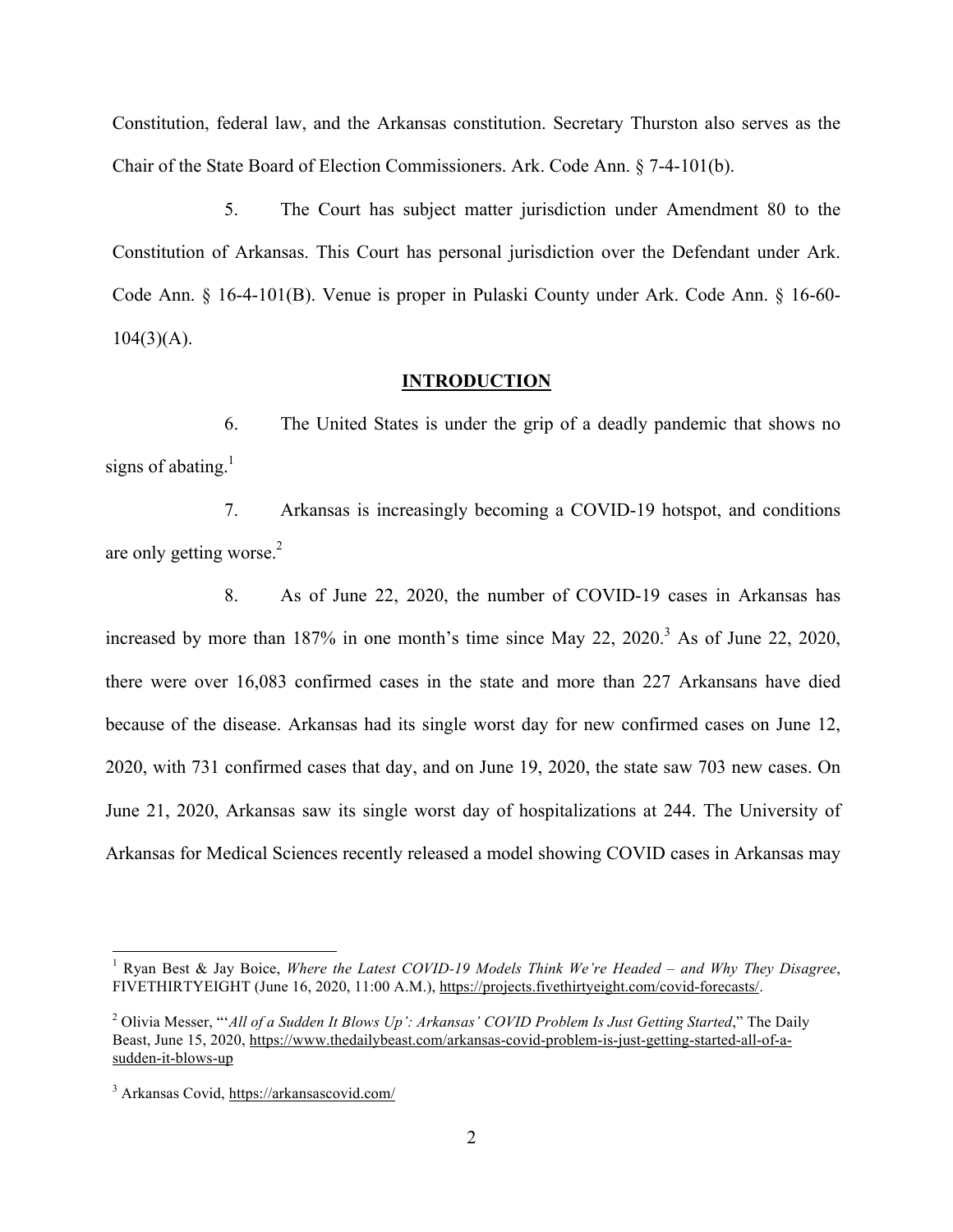peak in September with 150,000 cases.<sup>4</sup> The State of Kansas recognizes Arkansas as a COVID-19 hotspot and requires self-isolation for any travelers to Kansas from Arkansas.<sup>5</sup> The curve is climbing.

9. Because there is no vaccine, social distancing measures, including maintaining at least six feet of space between people and not gathering in groups (as well as consistent hygiene practices and wearing a mask), are the only known measures for protecting against transmission of COVID-19.6

10. Among these social distancing measures, the United States Centers for Disease Control and Prevention (the "CDC") recommends that election officials "[e]ncourage mail-in methods of voting,"<sup>7</sup> advice that has been echoed by numerous public health experts, ${}^{8}$ and that has been followed by a number of states that have modified their eligibility requirements for voting by mail. $9$ 

11. COVID-19 is such a threat to Arkansans, that Governor Asa Hutchinson

 <sup>4</sup> "UAMS Model Shows COVID-19 Peak of 150,000 Cases in Arkansas Sept. 30," KATV (June 17, 2020), https://katv.com/news/local/uams-model-shows-covid-19-peak-of-150000-cases-in-arkansas-sept-30

<sup>5</sup> Kaitlin Barger, "Kansas Department of Health Lists Arkansas as COVID-19 Hotspot," KATV (June 18, 2020), https://katv.com/news/local/kansas-department-of-health-lists-arkansas-as-covid-19-hotspot

<sup>6</sup> Lisa Lockerd Maragakis, *Coronavirus, Social and Physical Distancing and Self- Quarantine*, JOHN HOPKINS MEDICINE, https://www.hopkinsmedicine.org/health/conditions-and-diseases/coronavirus/coronavirus-socialdistancing-and-self-quarantine; Ctrs. For Disease Control And Prevention, *How to Protect yourself and Others*  https://www.cdc.gov/coronavirus/2019-ncov/prevent-getting-sick/prevention.html (last accessed June 16, 2020).

<sup>7</sup> Ctrs. For Diseases Control & Prevention, *Recommendation for Election Polling Locations*, https://www.cdc.gov/coronavirus/2019-ncov/community/election-polling-locations.html (last accessed June 16, 2020).

<sup>8</sup> Maggie Miller, *More than 800 public health experts call on Congress to fund mail-in voting*, THE HILL (May 5, 2020), https://thehill.com/policy/cybersecurity/496257-over-800-public-health-experts-call-on-congress-to-fundmail-in-voting.

<sup>9</sup> Alabama, Arkansas, Delaware, Massachusetts, New Hampshire, Tennessee, Texas, Virginia, and West Virginia have all recognized the unique danger posed by COVID-19 and modified their procedures for voting by mail accordingly.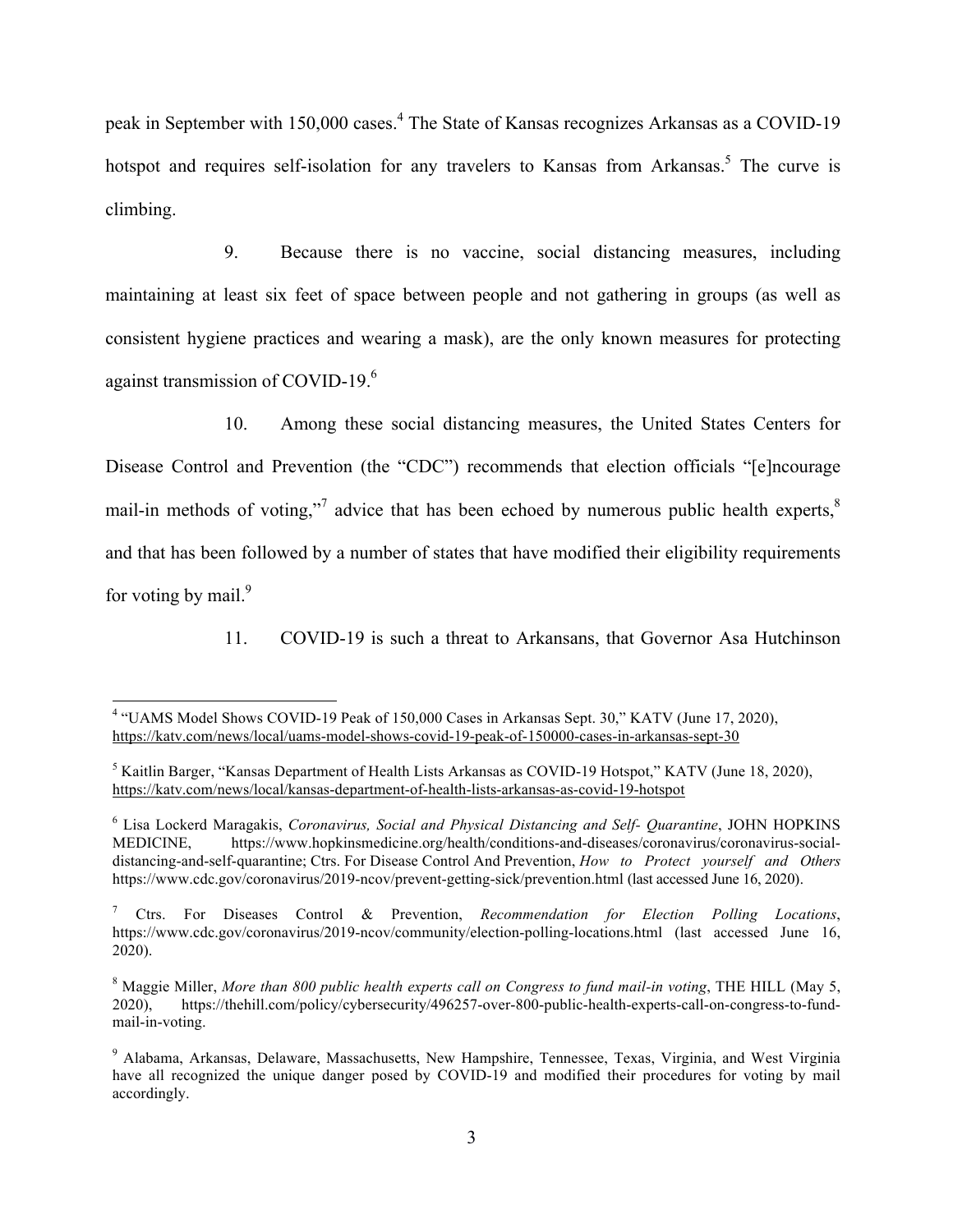has taken extraordinary measures through at least twenty-seven (27) executive orders dealing with issues related to COVID-19, including Executive Orders to alter the state's legal system and protect businesses from liability related to COVID-19 $^{10}$ ; to allow corporations and banks to hold shareholder meetings by remote communication $11$ ; and to dispense with in-person witnessing and notarization of legal documents.<sup>12</sup>

12. On June 18, 2020, Governor Hutchinson renewed an executive order extending the public health emergency because of the spread of COVID-19 for an additional 60 days. $13$ 

13. Governor Hutchinson recognized the danger COVID-19 presents to inperson voting when he issued two Executive Orders to allow for no-excuse absentee ballot voting during special elections held on May  $12$ ,  $2020$ .<sup>14</sup>

14. Governor Hutchinson's executive orders allowing no-excuse absentee ballot voting for special elections in May specifically suspended provisions of Arkansas Code Annotated § 7-5-402 that require qualified electors to be "unavoidably absent or unable to attend an election due to illness or physical disability." The Executive Orders allowed "all eligible qualified electors currently entitled to vote in the May 12, 2020, election [to] request the

 $10$  Governor of Arkansas, Exec. Order No. 20-33, (June 15, 2020), https://governor.arkansas.gov/images/uploads/executiveOrders/EO\_20-33.pdf

 $11$  Governor of Arkansas, Exec. Order No. 20-15, (Apr. 10, 2020) https://governor.arkansas.gov/images/uploads/executiveOrders/EO\_20-15.\_.pdf

 $12$  Governor of Arkansas, Exec. Order No. 20-14, (Apr. 9, 2020), https://governor.arkansas.gov/images/uploads/executiveOrders/EO\_20-14.\_.pdf

<sup>13</sup> Governor of Arkansas, Exec. Order No. 20-37, (June 18, 2020) https://governor.arkansas.gov/images/uploads/executiveOrders/EO\_20-37.pdf

<sup>&</sup>lt;sup>14</sup> Governor of Arkansas, Exec. Order No. 20-23, (Apr. 24, 2020), https://governor.arkansas.gov/images/uploads/executiveOrders/EO\_20-23.\_.pdf; Governor of Arkansas, Exec. Order No. 20-26, (May 7, 2020), https://governor.arkansas.gov/images/uploads/executiveOrders/EO\_20-26.\_.pdf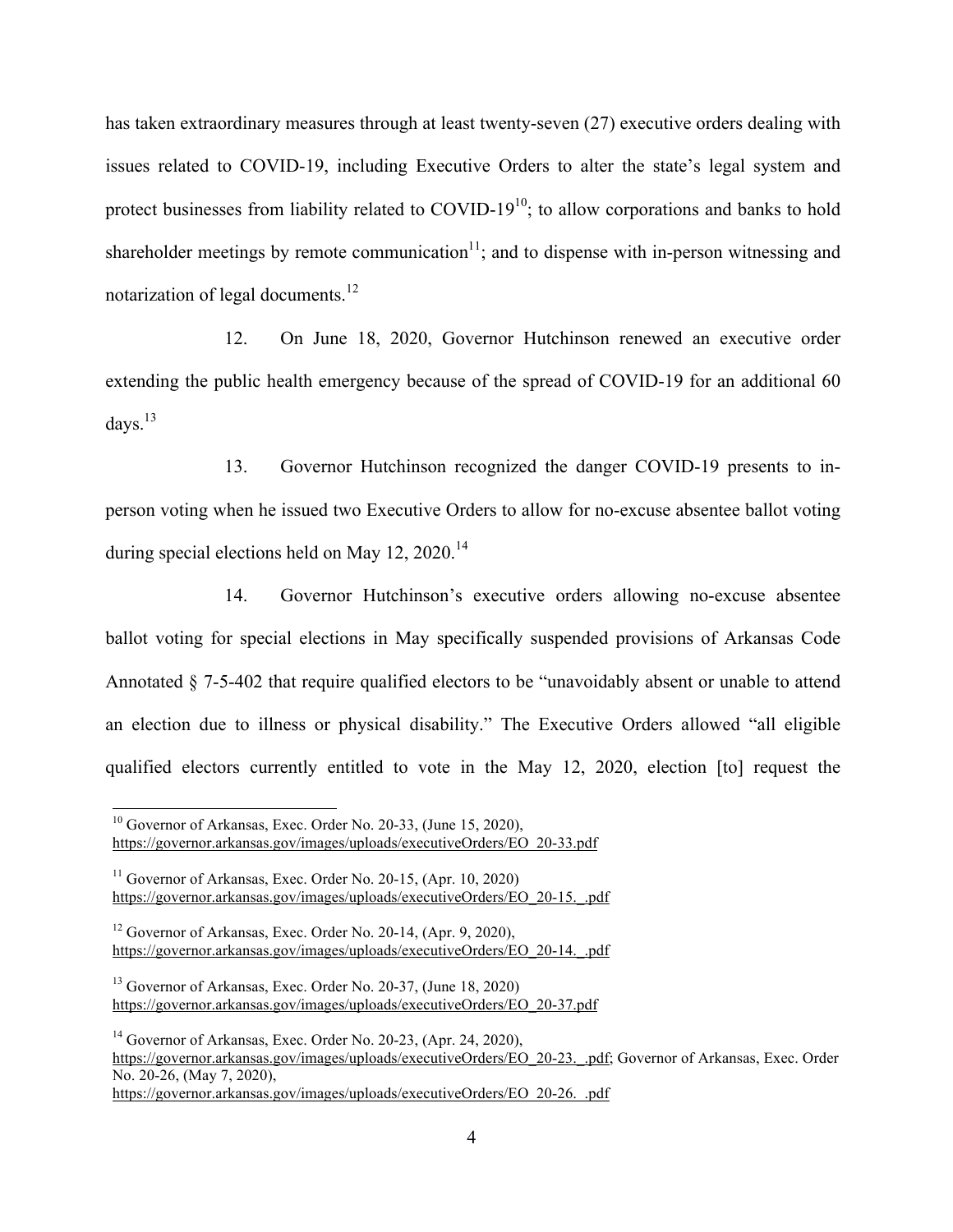appropriate absentee ballots from their county of residence."

15. It is apparent that the State believes the current law, Arkansas Code Annotated § 7-5-402 does not currently allow all eligible qualified electors to request an absentee ballot unless they are "unavoidably absent or unable to attend an election due to illness or physical disability," therefore excluding voters like Plaintiffs, who include individuals who are immunocompromised people, elderly and high-risk people, people who are fearful of contracting COVID-19 at a polling site, and people who otherwise do not want to vote in person, among others.

16. On April 17, 2020, state Senators Joyce Elliot and Greg Leding requested from Attorney General Leslie Rutledge an opinion regarding the appropriateness of COVID-19 as an excuse for absentee voting. (EX-1). The Attorney General has not responded.

17. Scientists predict another wave of COVID-19 infections this Fall, "with new transmission peaking in November."<sup>15</sup>

18. Governor Hutchinson has been non-committal about no-excuse absentee ballots this Fall and has failed to take action to prepare for such voting in November.<sup>16</sup>

19. To prepare for no-excuse absentee ballot voting, the State needs to act now to ensure sufficient resources to meet increased absentee voting by immediately making available absentee ballot request forms, to educate the public about the process of voting absentee, to ensure the state and counties have sufficient paper ballots card stock for printing ballots, and envelopes for mailing ballots, and the required forms to ensure sufficient time for

<sup>&</sup>lt;sup>15</sup> Len Strazewski, "Harvard epidemiologist: Beware COVID-19's second wave this fall," American Medical Association (May 8, 2020), https://www.ama-assn.org/delivering-care/public-health/harvard-epidemiologist-bewarecovid-19-s-second-wave-fall

<sup>&</sup>lt;sup>16</sup> Andrew Epperson, "Governor expresses support for no-excuse absentee voting, doesn't commit to November implementation," KNWA (May 13, 2020), https://www.nwahomepage.com/knwa/governor-expresses-support-forno-excuse-absentee-voting-doesnt-commit-to-implementation-for-november-elections/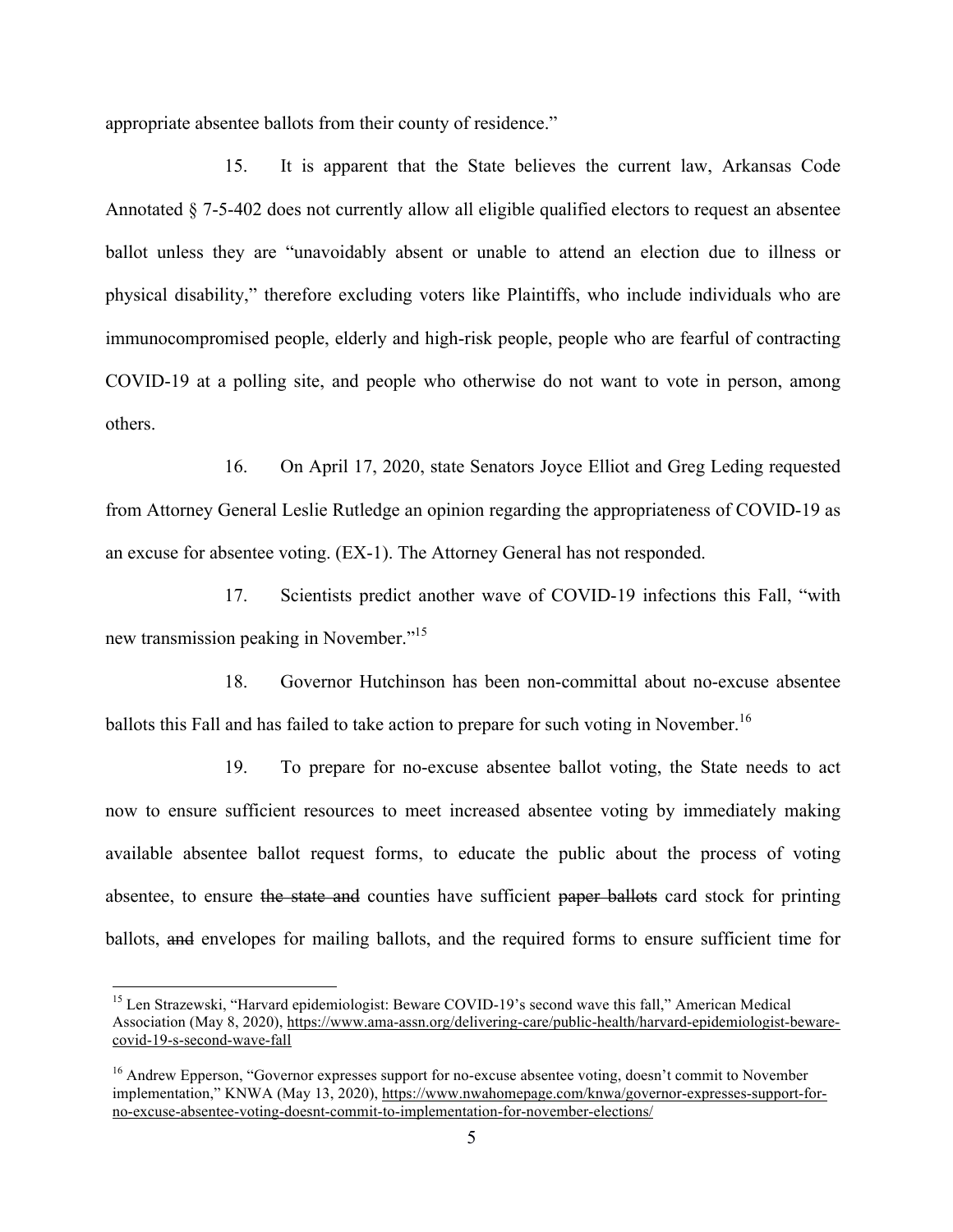mailing, canvassing, and counting absentee ballots, among other considerations.

20. If Defendant do not act now to allow no-excuse absentee ballot voting in November 2020 or to allow fear of contracting COVID-19 as an excuse for absentee ballot voting in November 2020, then it will be too late and Arkansas voters will be forced to choose between their health and their fundamental right to vote.

21. In short, voters like Plaintiffs are faced with a Hobson's choice: (i) vote in person and risk your health and the health of those with whom you live or for whom you care; or (ii) forgo your fundamental right to vote.

22. The Arkansas Constitution does not permit voters to be faced with such an untenable decision.

23. Plaintiffs therefore ask that the Court (1) issue a declaratory judgment finding that Arkansas law allows for any excuse as a valid excuse for voting absentee; (2) alternatively, issue a declaratory judgment finding that Arkansas law allows fear of contracting COVID-19 as a valid excuse for voting absentee; and/or (3) alternatively, enjoin Arkansas's limitations on eligibility to vote absentee in Ark. Code Ann. § 7-5-401, *et seq.* and declare those limitations unconstitutional.

## **PARTIES**

24. Plaintiff Janet C. Baker is a seventy-five year old resident of Little Rock, Arkansas, in Pulaski County. Ms. Baker has been diagnosed with the autoimmune disorder rheumatoid arthritis and takes 10mg of methotrexate weekly. Because of her age and diagnosis, Ms. Baker is at high risk if exposed to COVID-19, and she is fearful of contracting COVID-19 at a polling place. Ms. Baker has been practicing the social distancing measures prescribed by the CDC and only leaves her house to have groceries loaded in the trunk of her car and to have outside, socially-distanced visits outside of her son's house when all visitors were wearing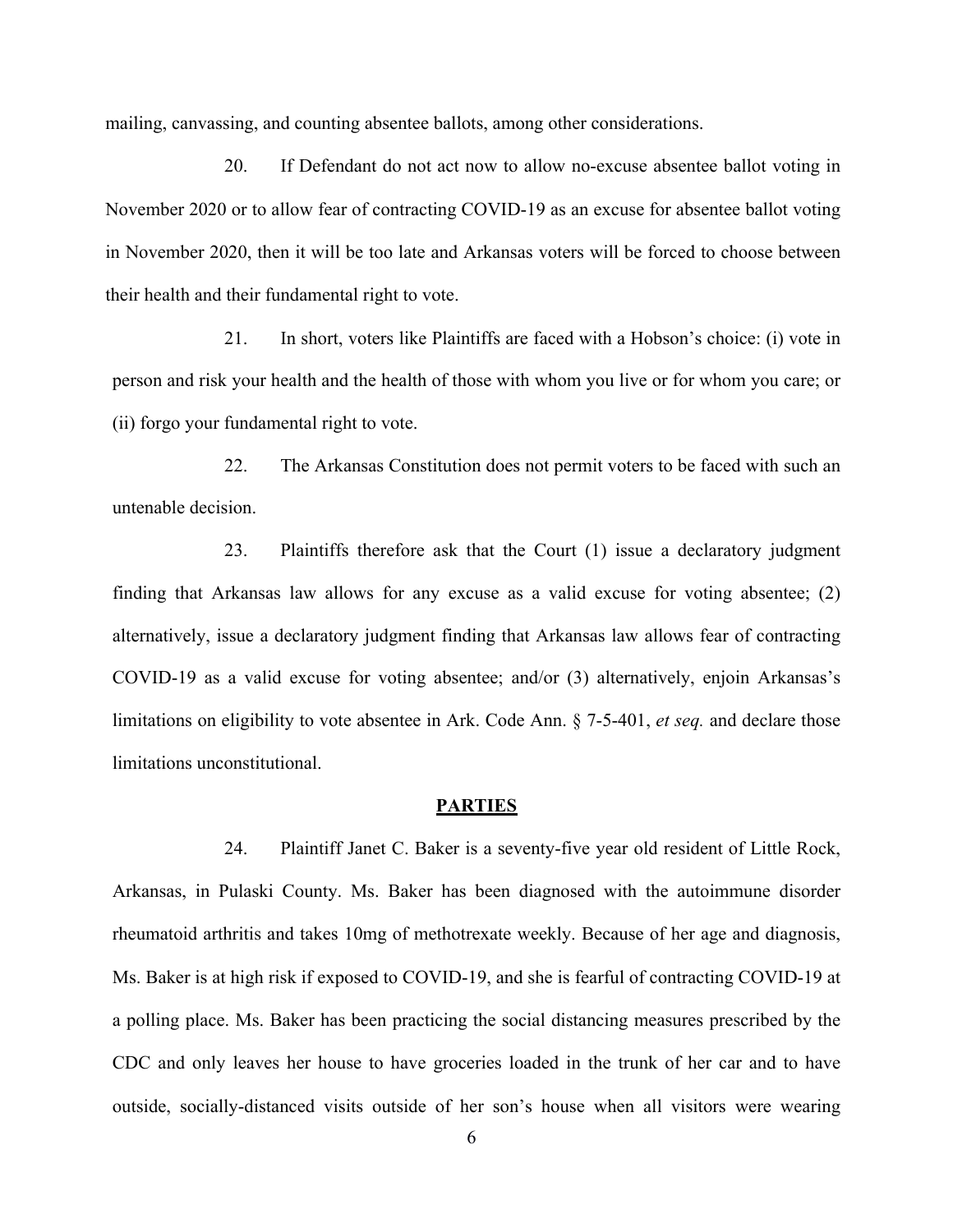masks. Ms. Baker is extremely worried that due to the COVID-19 numbers continuing to rise in Arkansas that she will not feel safe voting in the November general election in person. Ms. Baker is unsure of what "excuses" are allowable for voting absentee in Arkansas. Ms. Baker desires to vote absentee with the certainty that her vote will count and not be challenged for lack of an appropriate excuse or because the "excuse" requirements have not been defined. Due to her diagnosis of rheumatoid arthritis, Ms. Baker cannot vote safely in person during the COVID-19 pandemic. If Ms. Baker cannot vote absentee in November, she will be unable to vote.

25. Plaintiff Olly Neal is a seventy-eight year old resident of Marianna, Arkansas, in Lee County. Mr. Neal is African-American, he has asthma with 55% lung capacity, and he has also been diagnosed with the autoimmune disorder rheumatoid arthritis. Mr. Neal takes medication for both the asthma and rheumatoid arthritis conditions, among others. Mr. Neal has been abiding by the social distance guidelines, remaining at home during the pandemic except for brief exercise outside early in the morning when few, if any people are around and when he can maintain a safe distance away from others. Mr. Neal is at high-risk if he were to be exposed to COVID-19 because of his age, Race, and medical conditions. Mr. Neal desires to vote by absentee ballot in the Fall of 2020 because he is fearful of being exposed to COVID-19 at a polling site. Mr. Neal is concerned about standing in line at a polling site with a large group of people. Mr. Neal also has osteoarthritis, which causes him pain while standing for long periods of time. Even though he is extremely concerned about standing in long lines at a polling site and fearful of being exposed to COVID-19 at a polling site, if Mr. Neal were not allowed to vote absentee, he would choose to risk his health, and potentially his life, and vote in person at a polling site to exercise his fundamental right to vote.

26. Plaintiff Susan Inman is a resident of Little Rock, Arkansas, in Pulaski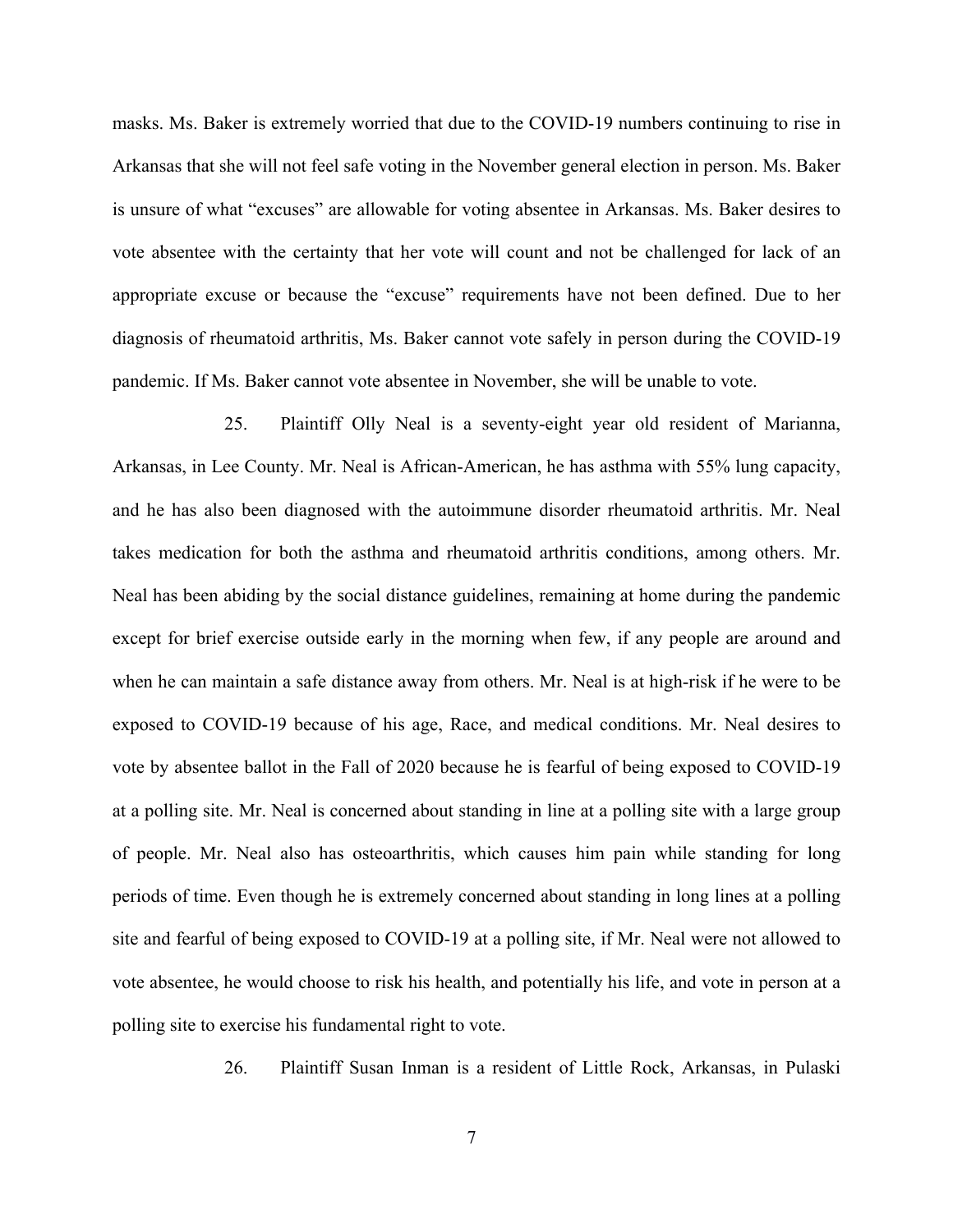County. Ms. Inman desires to vote absentee because she fears contracting COVID-19 or any other virus or disease at a common polling place. Moreover, Ms. Inman is healthy and wants to stay healthy. Moreover, she believes that any excuse is a valid excuse for voting absentee and wishes to vote absentee in future elections when COVID-19 is not a concern or is not causing a state of emergency. She would like to vote absentee to have more time to consider the candidates and issues on the ballot.

27. Defendant John Thurston is the Secretary of State of the State of Arkansas and is sued in his official capacity. He is the chief election official of the State of Arkansas. He is charged with administering the challenged provision and doing so in compliance with the U.S. Constitution, federal law, and the Arkansas constitution. Secretary Thurston also serves as the Chair of the State Board of Election Commissioners. Ark. Code Ann. § 7-4-101(b).

#### **FACTS**

#### *Transmission of COVID-19 and Public Health Guidelines*

28. "These are not ordinary times."<sup>17</sup> We are currently amidst "the worst pandemic this state, country, and planet ha[ve] seen in over a century [with] public health implications [that] have been vast and unprecedented in the modern era, with *no one* left untouched by the risk of transmission."<sup>18</sup>

29. According to the CDC, the novel coronavirus SARS-CoV-2, which causes COVID- 19, spreads aggressively.<sup>19</sup> Critically, it can be unknowingly spread by asymptomatic

<sup>&</sup>lt;sup>17</sup> League of Women Voters of Virginia, et al., v. Virginia State Board of Elections, et al., No. 6:20-CV-00024, 2020 WL 2158249, at \*8 (W.D. Va. May 5, 2020).

 $18$  *Id.* at  $*10$  (emphasis added).

<sup>19</sup> Ctrs. For Disease Control & Prevention, *How COVID-19 Spreads*, https://www.cdc.gov/coronavirus/2019 ncov/prevent-getting-sick/how-covid- spreads.html (last accessed June 16, 2020).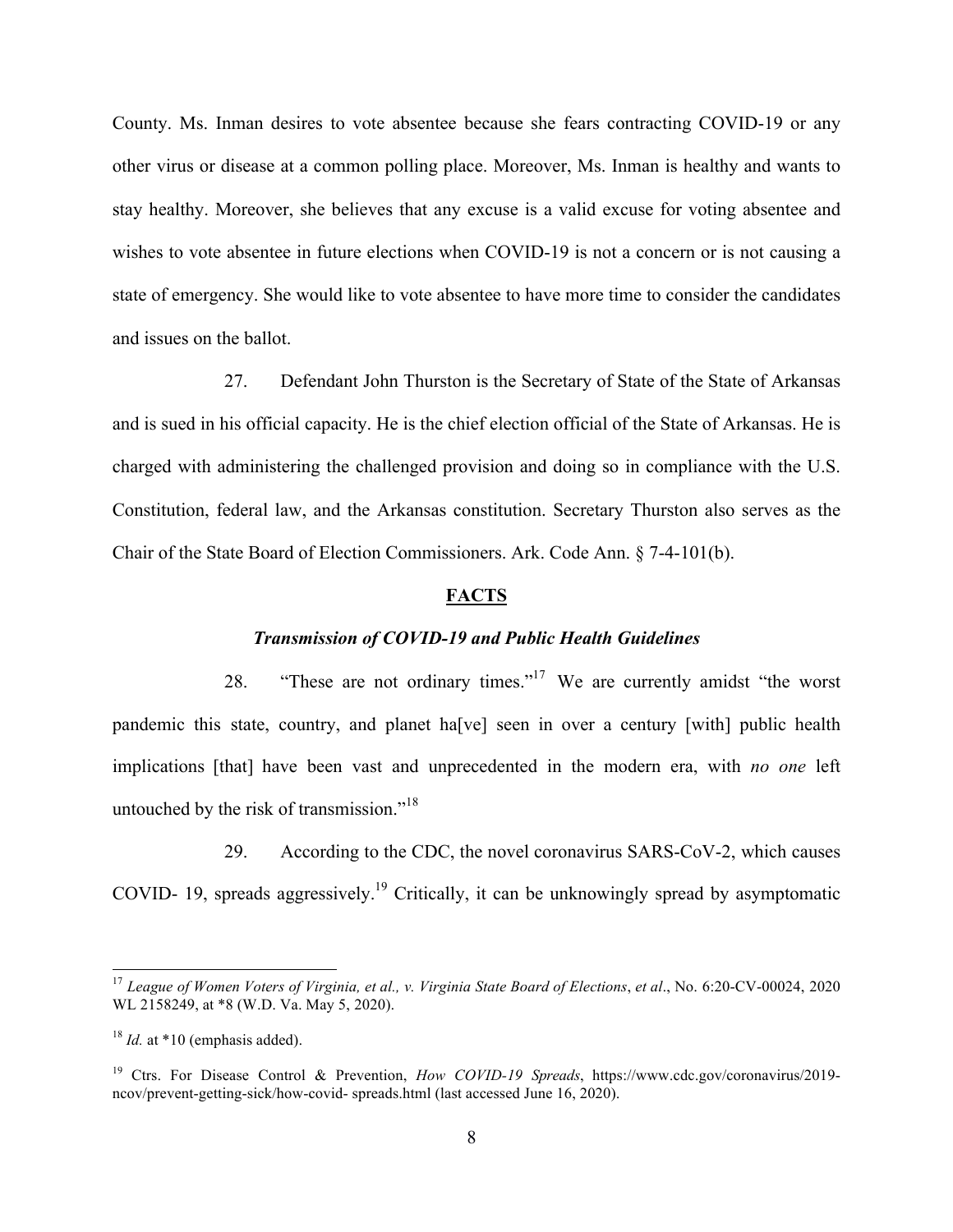carriers of the virus.<sup>20</sup> As a recent editorial in *The New England Journal of Medicine* explained:

Asymptomatic transmission of SARS-CoV-2 is the Achilles' heel of Covid-19 pandemic control through the public health strategies we have currently deployed. Symptom-based screening has utility, but epidemiologic evaluations of Covid-19 outbreaks within skilled nursing facilities . . . strongly demonstrate that our current approaches are inadequate.<sup>21</sup>

- 30. The United States is the epicenter of the global COVID-19 pandemic.
- 31. Currently, the United States leads the world in the total number of COVID-

19 cases, surpassing previous leaders China and Italy.<sup>22</sup>

- 32. Members of all age groups have contracted and died from the illness.<sup>23</sup>
- 33. The World Health Organization ("WHO") estimates that approximately

 $20\%$  of those who are infected by SARS-CoV-2 require hospitalization.<sup>24</sup> COVID-19 can severely damage lung tissue, cause a permanent loss of respiratory capacity, and also damage tissues in the kidney, heart, and liver.<sup>25</sup> The surge of COVID-19 cases has caused mounting strains on healthcare systems, including critical shortages of doctors, nurses, hospital beds, medical equipment, and personal protective equipment ("PPE").<sup>26</sup>

 <sup>20</sup> *Id.*

<sup>&</sup>lt;sup>21</sup> Monica Gandhi, M.D., M.P.H., et. al. *Asymptomatic Transmission, the Achilles' Heel of Current Strategies to*<br> *Control* COVID-19. NEW ENGLAND JOURNAL OF MEDICINE (Apr. 24. 2020) *Control COVID-19*, NEW ENGLAND JOURNAL OF MEDICINE (Apr. 24, 2020) https://www.nejm.org/doi/full/10.1056/NEJMe2009758.

<sup>&</sup>lt;sup>22</sup> Ctr. For Systems Science and Engineering, *COVID-19 Dashboard*, JOHNS HOPKINS UNIVERSITY, https://coronavirus.jhu.edu/map.html (last accessed June 16, 2020).

 $^{23}$  Robert Verity, PhD. et al., Estimates of the Severity of Coronavirus Disease 2019: A Model-Based Analysis, THE LANCET INFECTIOUS DISEASES (March 30, 2020), 6.

<sup>&</sup>lt;sup>24</sup> World Health Organization, Q&A on Coronaviruses (COVID-19), "Should I Worry About COVID-19?," https://www.who.int/news-room/q-a-detail/q-a-coronaviruses (last accessed June 16, 2020).

<sup>25</sup> Ctrs. for Disease Control & Prevention, *Interim Clinical Guidance for Management of Patients with Confirmed Coronavirus Disease (COVID-19)*, https://www.cdc.gov/coronavirus/2019-ncov/hcp/clinical-guidancemanagement- patients.html (last accessed June 16, 2020).

<sup>26</sup> *See, e.g.*, Zoë Schlanger, *Begging for Thermometers, Body Bags, and Gowns: U.S. Health Care Workers Are Dangerously Ill-Equipped to Fight COVID-19*, TIME MAGAZINE (April 20, 2020)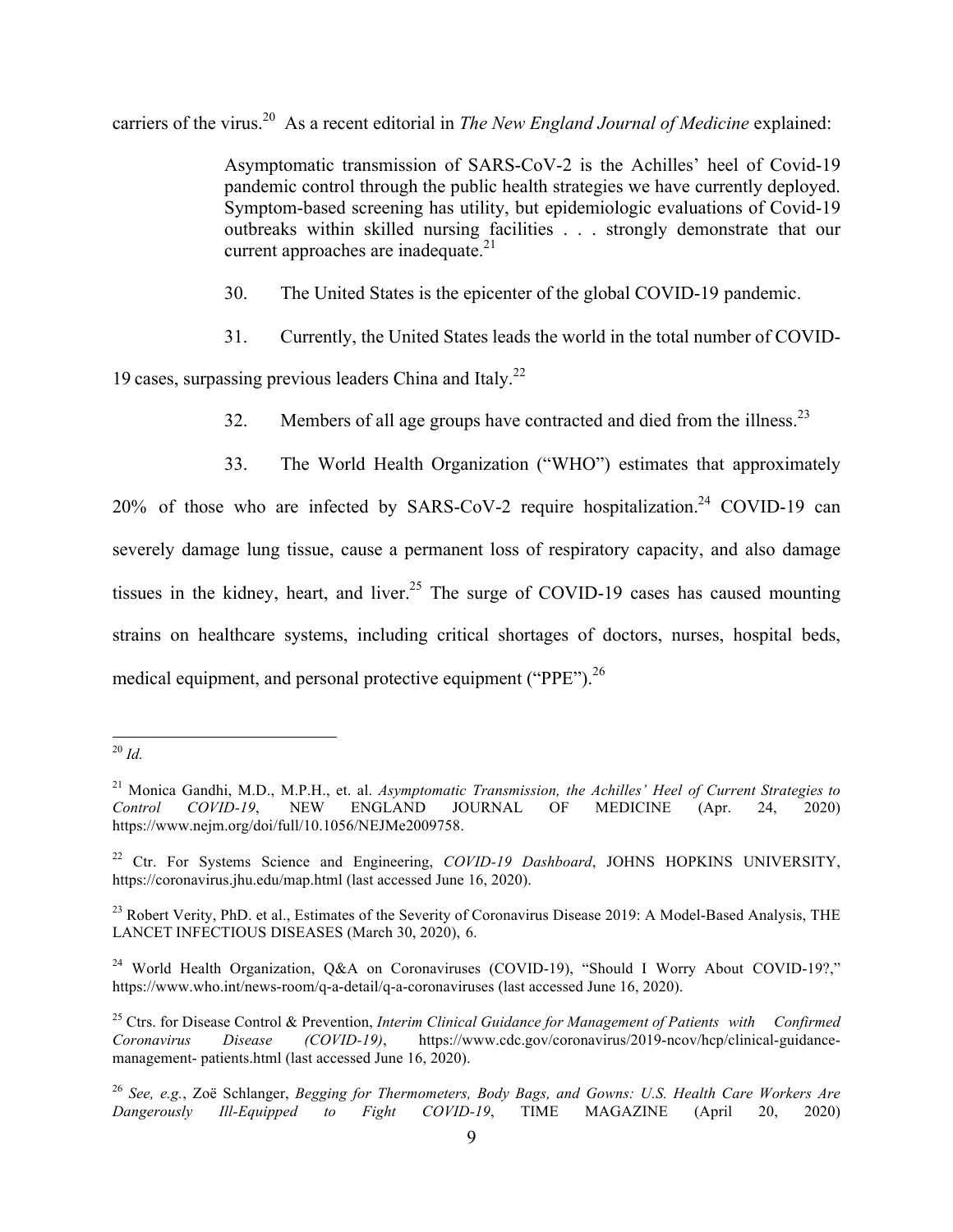34. COVID-19 is far deadlier than the seasonal flu, including in countries with advanced healthcare systems.<sup>27</sup>

35. COVID-19 poses heightened risks for the elderly and for those with certain preexisting medical conditions. The CDC estimates a 4-11% mortality rate for adults between the ages of 65 and 84 and a 10-27% mortality rate for adults 85 years old or older.<sup>28</sup> COVID-19 also poses greater risks for people with preexisting heart and respiratory conditions, diabetes, individuals with compromised immune systems, and those with many other conditions.<sup>29</sup>

36. The effects of this COVID-19 pandemic on social life will last well into the summer of 2020, if not much longer, as experts have indicated that seasonal changes are "unlikely to stop transmission" and that "a year to 18 months is [a] very optimistic" timeline for the availability of a safe vaccine.<sup>30</sup> Indeed, in testimony before the United States Senate Committee on Health, Education, Labor, and Pensions, Dr. Fauci stated, "[t]he idea of having treatments available or a vaccine to facilitate reentry of students into fall term would be

 $\overline{a}$ 

28 Ctrs. for Disease Control & Prevention, *People Who Are at Higher Risk: Older People*, https://www.cdc.gov/coronavirus/2019-ncov/need-extra-precautions/older-adults.html (last accessed June 16, 2020).

https://time.com/5823983/coronavirus-ppe-shortage/.

<sup>27</sup> Betsy McKay, *Coronavirus vs. Flu Which Virus is Deadlier*, WALL ST. J. L. (Mar. 10, 2020, 12:49PM), https://www.wsj.com/articles/coronavirus-vs-flu-which-virus-is- deadlier-11583856879; *see* Christina Prignano, *Five Things to Tell Someone Who Insists Coronavirus is Just a Bad Flu*, BOS. GLOBE (May 5, 2020) https://www.bostonglobe.com/2020/05/05/nation/five-things-tell-someone-who-insists- coronavirus-is-just-bad-flu/; *see also Castillo v. Barr*, No. 20-00605, 2020 WL 1502864, at \*2 (C.D. Cal. Mar. 27, 2020) ("COVID-19 is highly contagious and has a mortalityrate ten times higher than influenza.").

<sup>29</sup> Ctrs. for Disease Control & Prevention, *Groups at Higher Risk of Severe Illness*, https://www.cdc.gov/coronavirus/2019-ncov/need-extra-precautions/groups-at-higher- risk.html (last accessed June 16, 2020).

<sup>30</sup> Marc Lipsitch, *Seasonality of SARS-CoV-2: Will COVID-19 go away on its own in warmer weather?*, CENTER FOR COMMUNICABLE DISEASE DYNAMICS https://ccdd.hsph.harvard.edu/will-covid-19-go-away-on-its-ownin-warmer-weather/; Patrick Ercolano, *A Coronavirus Vaccine Is In The Works—But It Won't Emerge Overnight*, JOHNS HOPKINS UNIVERSITY (APRIL 16, 2020) https://hub.jhu.edu/2020/04/16/coronavirus-vaccinetimeline/.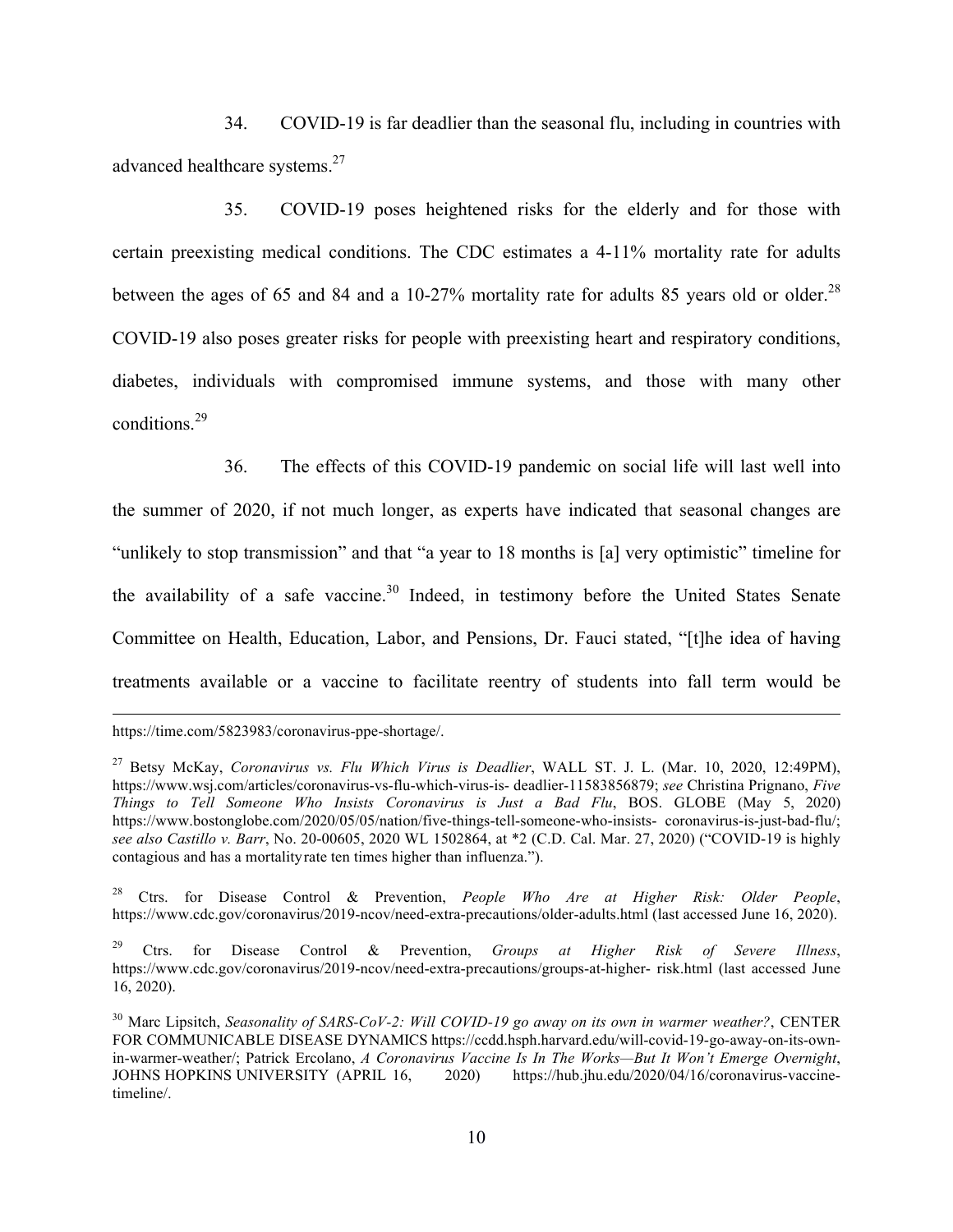something that would be a bit of a bridge too far." $31$ 

37. Further, even those who develop an immune response to the virus after an infection are not necessarily safe from reinfection, as we do not yet have sufficient data regarding how long immunity to the virus will last.<sup>32</sup> Dr. Anthony Fauci, head of the National Institute of Allergy and Infectious Diseases, has said that he "can't guarantee" that in-person voting will be safe in November, because of a potential resurgence of COVID-19 in the fall.<sup>33</sup>

38. With no known effective treatment, and vaccines likely at least a year away, public health officials have been left to urge the public to: (i) practice "social distancing," (ii) engage in frequent (and thorough) hand washing, (iii) wear masks, and (iv) avoid close contact with others.<sup>34</sup> Specifically, the CDC has advised that people should:

- Stay at least 6 feet (about 2 arms' length from other people);
- [N]ot gather in groups;
- Stay out of crowded places; and
- [A]void mass gatherings

 <sup>31</sup> John Wagner, Mike DeBonis, Yasmeen Abutaleb and, Laurie McGinley, *Fauci warns Senate that reopening U.S. too quickly could lead to avoidable 'suffering and death'*, WASH. POST (May 12, 2020), https://www.washingtonpost.com/politics/2020/05/12/fauci- testimony-senate-coronavirus/.

<sup>32</sup> Apoorva Mandavilli & Katie Thomas, *Will an Antibody Test Allow Us to Go Back to School or Work?*, N.Y. TIMES (Apr. 10, 2020), https://www.nytimes.com/2020/04/10/health/coronavirus-antibody-test.html.

<sup>33</sup> Jason Silverstein, *Fauci says he "can't guarantee" in-person voting in November will be safe,* CBS NEWS (Apr. 13, 2020), https://www.cbsnews.com/news/coronavirus-fauci-says- he-cant-guarantee-in-person-voting-innovember-will-be-safe/?ftag=CNM-00-10aac3a; *see* David Greene, *Former CDC Official Warns of 2nd COVID-19 Wave: Most Americans Are Still Susceptible*, NPR (May 6, 2020 7:17 AM) https://www.npr.org/sections/coronavirus-live-updates/2020/05/06/851190730/a-majority-of-americans-are-stillsusceptible-to-coronavirus-khan-says. <sup>34</sup> *See, e.g.*, Lisa Lockerd Maragakis, *Coronavirus, Social and Physical Distancing and Self- Quarantine*, JOHN

HOPKINS MEDICINE, https://www.hopkinsmedicine.org/health/conditions-and-diseases/coronavirus/coronavirussocial-distancing-and-self-quarantine; *see also* Ctrs. For Diseases Control & Prevention, *Use of Cloth Face Coverings to Help Slow the Spread of COVID-19*, https://www.cdc.gov/coronavirus/2019-ncov/prevent-gettingsick/diy-cloth- face-coverings.html (last visited May 10, 2020).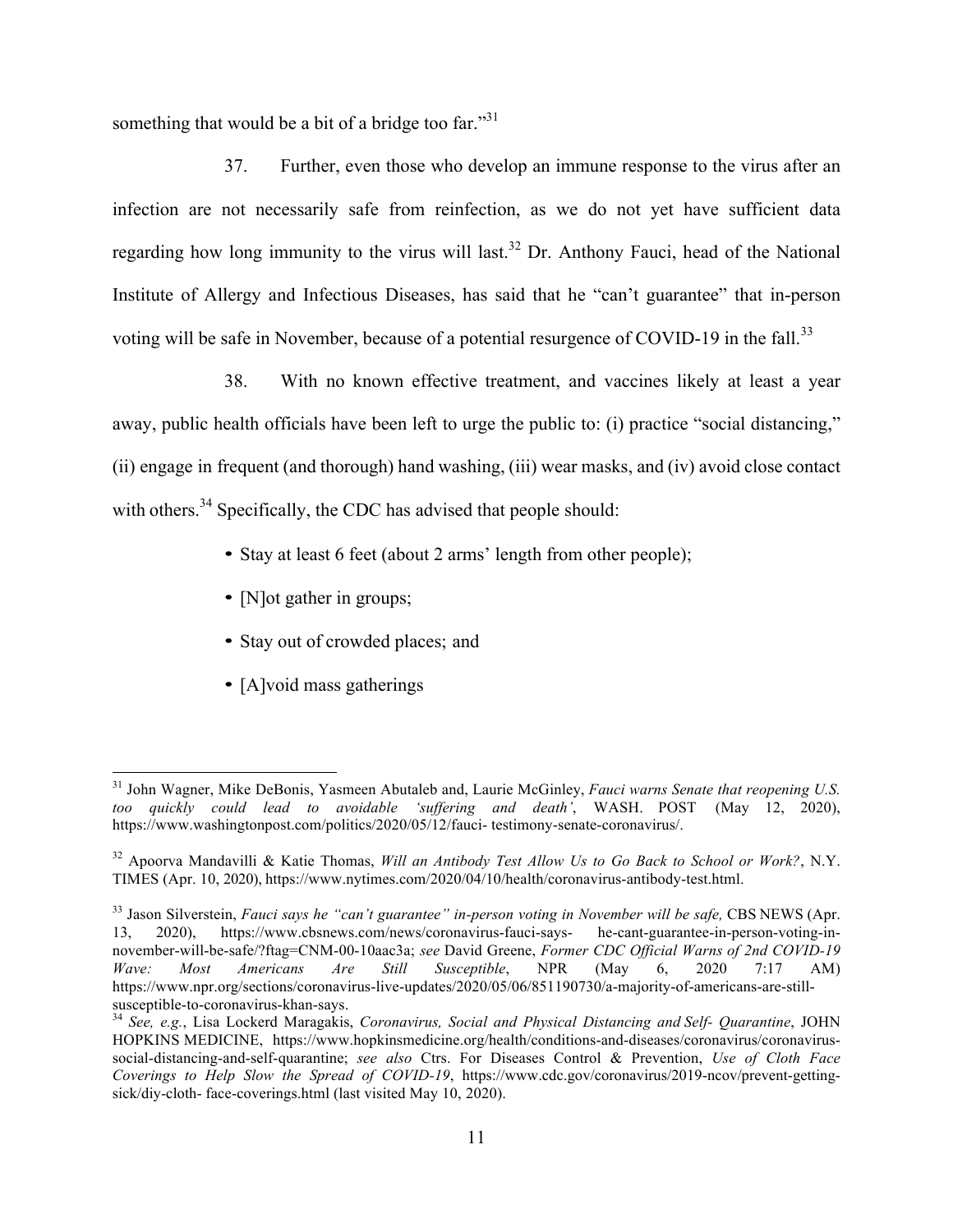(collectively, "Social Distancing Measures").<sup>35</sup> The CDC has further cautioned that "keeping distance from others is especially important for people who are at a higher risk of getting very sick."<sup>36</sup>

39. The CDC has also issued specific guidelines concerning voting during the COVID- 19 pandemic. Among other guidance, the CDC recommends that states "[e]ncourage voters to use voting methods that minimize direct contact with other people and reduce crowd size at polling stations," including "mail-in methods of voting if allowed in the jurisdiction."<sup>37</sup>

40. These are essential recommendations given the relatively minimal risks of voting by mail during the pandemic. There is no evidence that SARS-CoV-2 can be spread through the mail, and the U.S. Postal Service has both changed their policies to "eliminate the requirement that customers sign . . . Mobile Delivery Devices for delivery" and asked that customers "step back a safe distance or close the screen door/door so that [postal workers] may leave the item in the mail receptacle or appropriate location by the customer<sup>['s]</sup> door.<sup>"38</sup>

41. By contrast, the risks posed by in-person voting are already evident. During Florida's recent primary, two Broward County poll workers tested positive for COVID-19, one of whom was handling driver's licenses as part of the identification verification process.<sup>39</sup> And on April 13, Chicago officials reported that a poll worker for the city's March 17 election died of COVID-19, prompting officials to send letters notifying voters, poll workers,

 <sup>35</sup> Ctrs. for Disease Control & Prevention, *supra* note 5.

<sup>36</sup> *Id.* <sup>37</sup> Ctrs. for Disease Control & Prevention, *supra* note 6.

<sup>38</sup> United States Postal Service, *USPS Statement on Coronavirus* (April 30, 2020), https://about.usps.com/newsroom/statements/usps-statement-on-coronavirus.htm (citing guidance from World Health Organization, CDC, and Surgeon General).

<sup>39</sup> Anthony Man, *Two Broward poll workers, including one who handled voters' driver licenses, test positive for coronavirus*, S. FLA. SUN SENTINEL (Mar. 26, 2020), https://www.sunsentinel.com/coronavirus/flnebrowardelectionspollworkerscoronavirus20200326wmgy775dvjc5jis2 oagxlpmule-story.html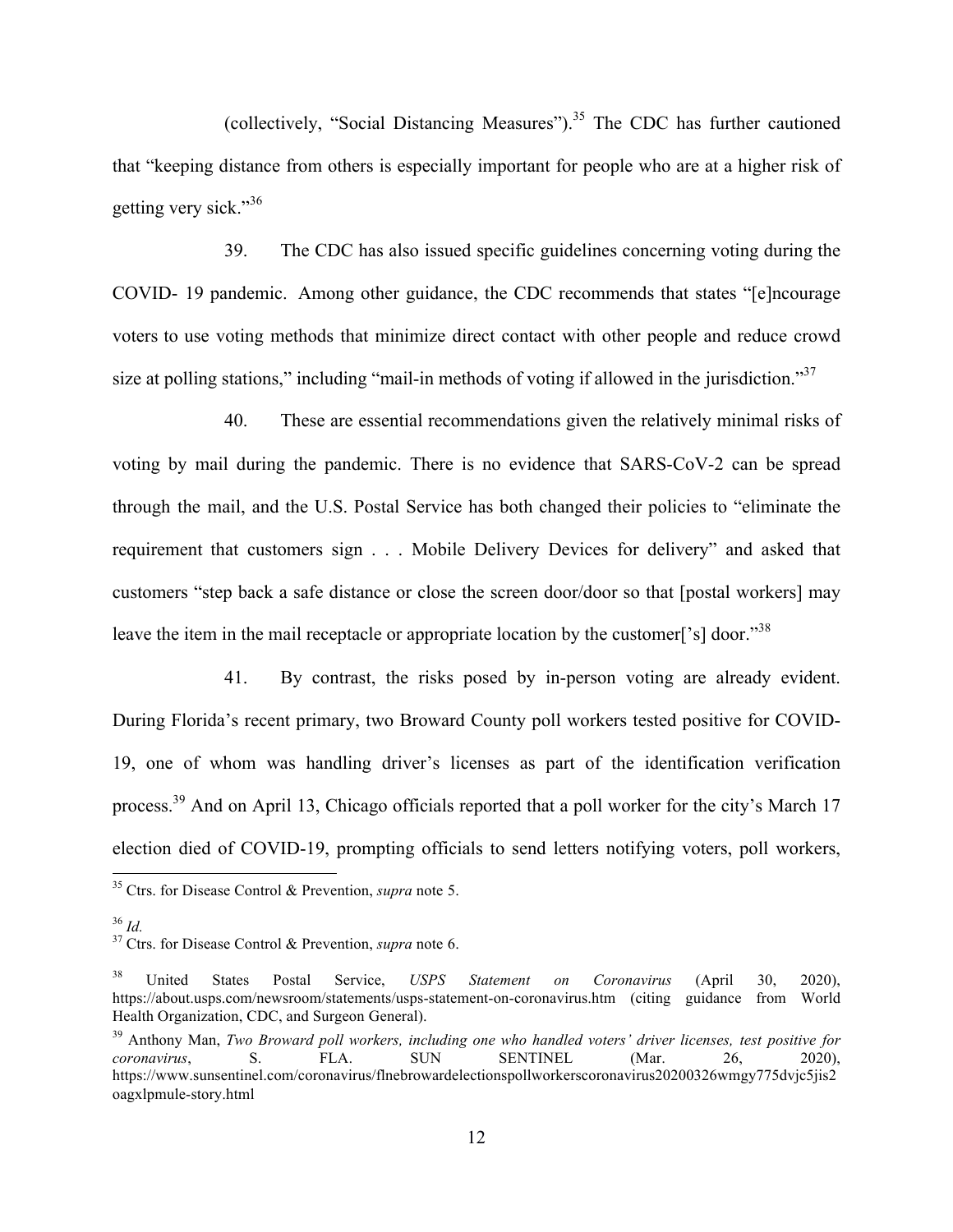field investigators, and cartage companies who were present at the same polling site. $40$ 

42. Elections held on April 7 in Wisconsin saw multi-hour waits and lines stretching blocks upon blocks in places like Milwaukee and Green Bay.<sup>41</sup> These crowded lines created the ideal conditions for person-to-person contagion and led Wisconsin health officials to anticipate that the large numbers of in-person voting on April 7 would result in "an increase in the number of cases in Wisconsin [and] more deaths.<sup> $142$ </sup> By April 29, health officials in Wisconsin had identified more than 52 people "who voted in person or worked the polls during the state's presidential primary" who "tested positive [for COVID-19] in the two weeks after the election."<sup>43</sup> On May 5, the Milwaukee County COVID-19 Epidemiology Intel Team issued a report stating they were able to identify 54 county residents who had voted curbside, voted inperson, or who had worked at a polling site during the April 7 primary election who "ha[d] symptom onset or lab report confirmation dates indicating that they could have been infectious or infected at the time of voting."<sup>44</sup> And of those individuals, 29 "did not have any other known potential exposures to COVID-19."<sup>45</sup> The report also cautioned that "[d]ue to limitations in

 <sup>40</sup> *See* Mary Ann Ahern, *Poll Worker at Chicago Voting Site Dies of Coronavirus, Election Officials Say*, NBC CHICAGO (Apr. 13, 2020), https://www.nbcchicago.com/news/local/chicago-politics/poll-worker-at-chicagovoting-site-dies-of-coronavirus-election-officials-say/2255072/.

<sup>41</sup> *See, e.g.*, Kati Anderson, *Green Bay Voters wait in line past midnight to cast ballot in primary election*, WBAY-TV (Apr. 7, 2020), https://www.wbay.com/content/news/Long- lines-cause-hours-long-wait-to-cast-ballots-in-Green-Bay-569461981.html.

<sup>42</sup> Devi Shastri, *In-person voting was likely a 'disaster' for Wisconsin's efforts to flatten coronavirus curve, national experts say*, MILWAUKEE J. SENTINEL (Apr. 8, 2020), https://www.jsonline.com/story/news/politics/elections/2020/04/08/coronavirus-wisconsin-election-likely-hurteffortflatten-curve/2961718001/(quoting Wisconsin Department of Health Services Secretary Andrea Palm).

<sup>43</sup> Scott Bauer, *52 Who Worked or Voted in Wisconsin Election Have COVID-19*, WUWM (Apr. 29, 2020), https://www.wuwm.com/post/52-who-worked-or-voted-wisconsin- election-have-covid-19.

<sup>44</sup> Milwaukee County COVID-19 Epidemiology Intel Team, *Descriptive Analysis of COVID- 19 Infections in Milwaukee County after the Wisconsin Election and Easter/Passover Holidays*, 4 (May 5, 2020), https://localtvwiti.files.wordpress.com/2020/05/milwaukee- county-covid-19-election-report-final-v3.pdf.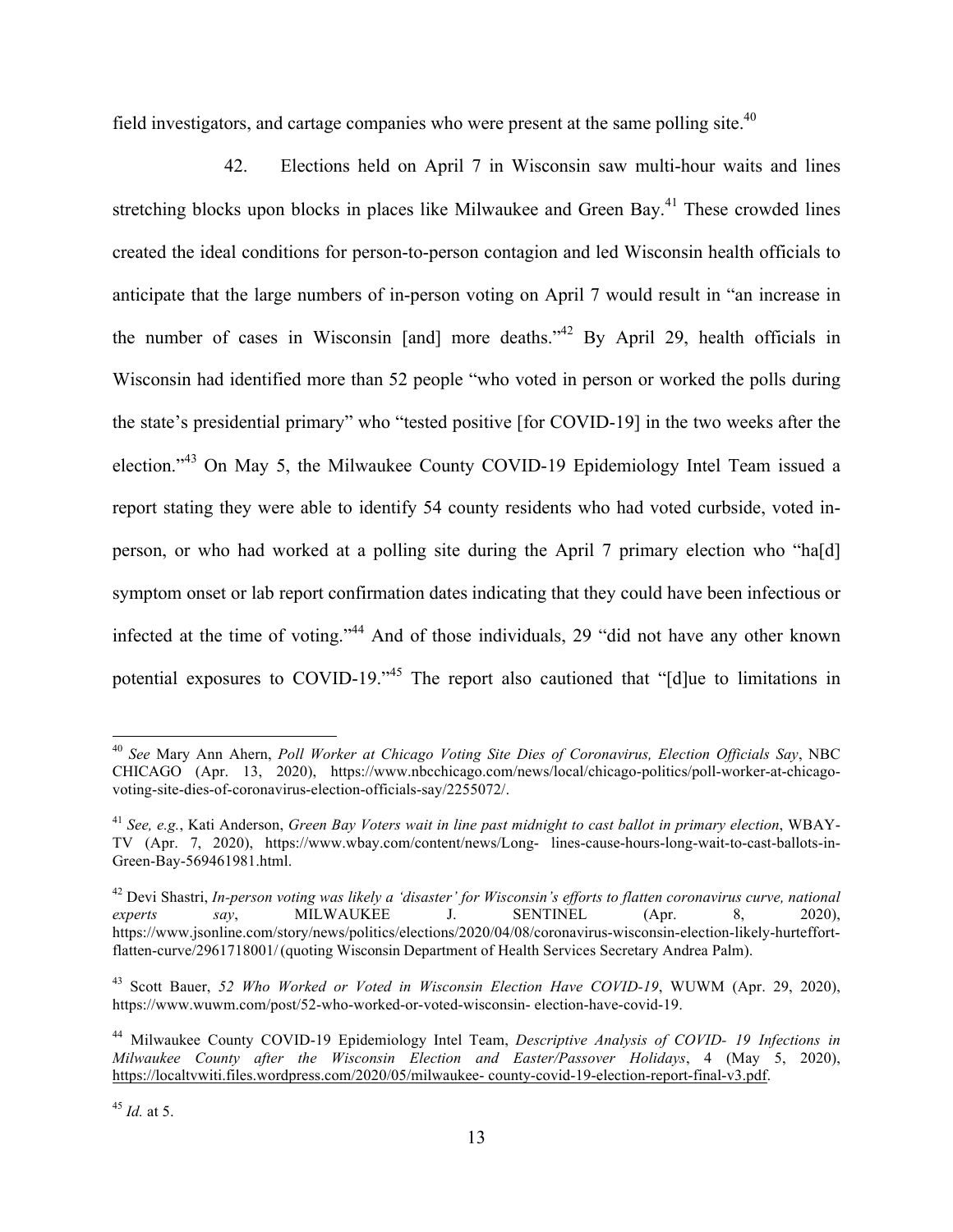testing and asymptomatic cases, it is likely that there are individuals with COVID-19 who participated in the election and are not reflected in the numbers presented here."<sup>46</sup>

#### *COVID-19 in Arkansas: An Escalating State of Emergency*

43. The COVID-19 pandemic has deeply affected the Natural State. As of June 22, 2020, the State had 16,083 confirmed cases in the state and more than 227 Arkansans have died because of the disease.

44. On March 11, 2020, Governor Hutchinson issued an Executive Order under Arkansas Code Annotated § 12-75-114 and § 20-7-110 declaring an emergency and ordering the Arkansas Department of Health to take action to prevent the spread of COVID-19. This executive order noted that COVID-19 "threaten[s] the public safety of the citizens of Arkansas."<sup>47</sup>

45. On May 5, 2020, Governor Hutchinson issued Executive Order 20-25 extending the state of emergency declared in Executive Order 20-03 another 45 days, among other directives. 48

46. On June 18, 2020, Governor Hutchinson issued Executive Order 20-37 extending the state of emergency declared in Executive Order 20-03 another 60 days, among other directives. 49

47. The State of Arkansas maintains a website providing "COVID-19

l

<sup>46</sup> *Id.* at 4.

 $47$  Governor of Arkansas, Exec. Order No. 20-03, (Mar. 11, 2020), https://governor.arkansas.gov/images/uploads/executiveOrders/EO\_20-03.\_\_1.pdf

 $48$  Governor of Arkansas, Exec. Order No. 20-25, (May 5, 2020), https://governor.arkansas.gov/images/uploads/executiveOrders/EO\_20-25.\_.\_.pdf

 $49$  Governor of Arkansas, Exec. Order No. 20-37, (June 18, 2020), https://governor.arkansas.gov/images/uploads/executiveOrders/EO\_20-37.pdf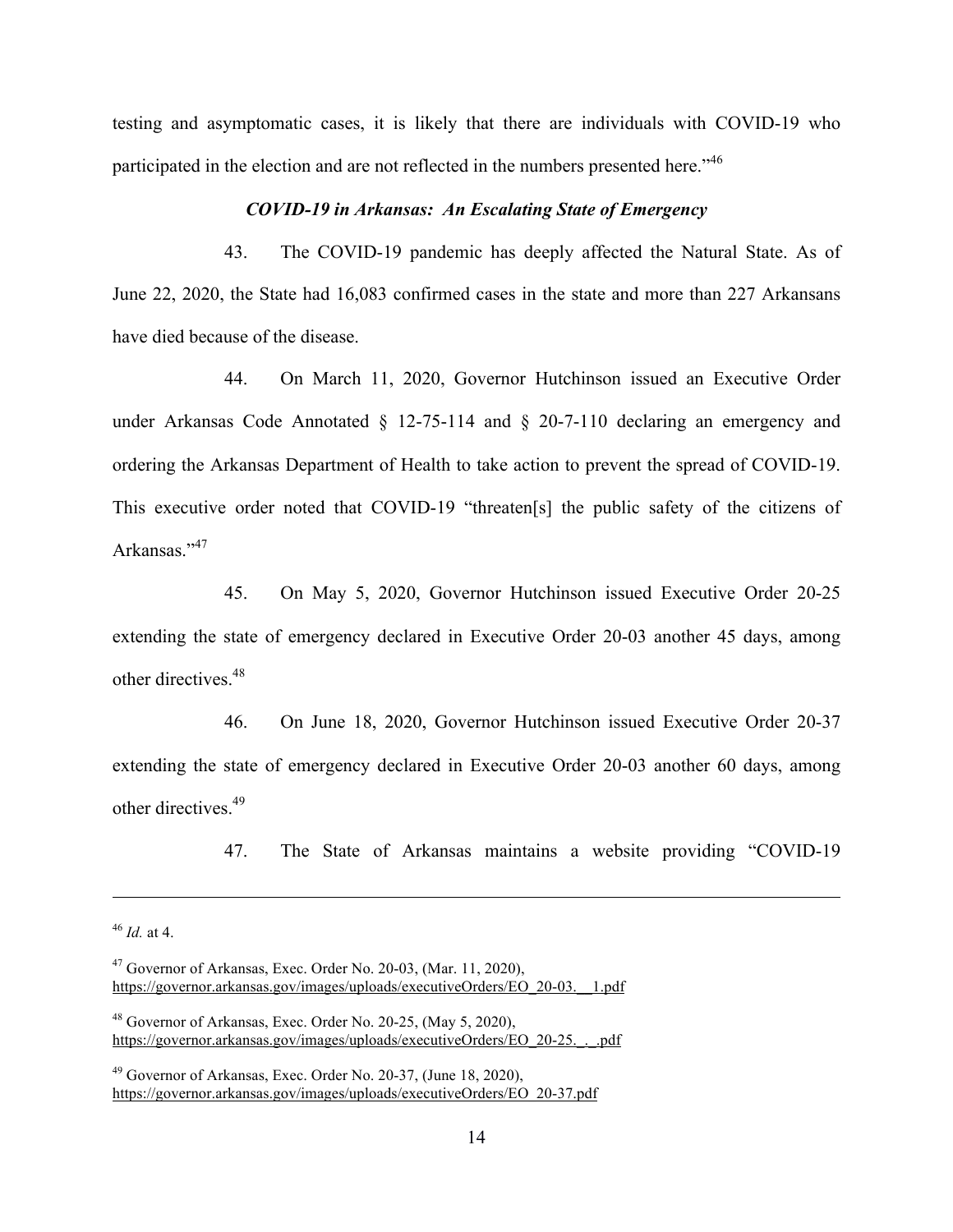Information" which "urge[s]" people to use "social distancing, good hand hygiene, covering coughs and staying home if you are sick."<sup>50</sup>

48. COVID-19 is such a threat to Arkansans, that Governor Hutchinson has taken extraordinary measures through at least twenty-seven (27) executive orders dealing with issues related to COVID-19, including Executive Orders to alter the state's legal system and protect businesses from liability related to COVID- $19<sup>51</sup>$ ; to allow corporations and banks to hold shareholder meetings by remote communication<sup>52</sup>; and to dispense with in-person witnessing and notarization of legal documents, among other orders.<sup>53</sup>

49. Governor Hutchinson recognized the danger COVID-19 presents to inperson voting when he issued two Executive Orders to allow for no-excuse absentee ballot voting during special elections held on May 12, 2020.<sup>54</sup>

50. Governor Hutchinson's executive orders allowing no-excuse absentee ballot voting for special elections in May specifically suspended provisions of Arkansas Code Annotated § 7-5-402 that require qualified electors to be "unavoidably absent or unable to attend an election due to illness or physical disability." The Executive Orders allowed "all eligible qualified electors currently entitled to vote in the May 12, 2020, election [to] request the

54 Governor of Arkansas, Exec. Order No. 20-23, (Apr. 24, 2020), https://governor.arkansas.gov/images/uploads/executiveOrders/EO\_20-23.\_.pdf; Governor of Arkansas, Exec. Order No. 20-26, (May 7, 2020), https://governor.arkansas.gov/images/uploads/executiveOrders/EO\_20-26.\_.pdf

 <sup>50</sup> COVID-19 Information, Ark. Gov't., https://govstatus.egov.com/ar-covid-19?\_ga=2.178257703.349491746.1592254455-932252297.1580878946 (last accessed June 16, 2020).

<sup>51</sup> Governor of Arkansas, Exec. Order No. 20-33, (June 15, 2020), https://governor.arkansas.gov/images/uploads/executiveOrders/EO\_20-33.pdf

<sup>52</sup> Governor of Arkansas, Exec. Order No. 20-15, (Apr. 4, 2020), https://governor.arkansas.gov/images/uploads/executiveOrders/EO\_20-15.\_.pdf

<sup>53</sup> Governor of Arkansas, Exec. Order No. 20-14, (Apr. 9, 2020), https://governor.arkansas.gov/images/uploads/executiveOrders/EO\_20-14.\_.pdf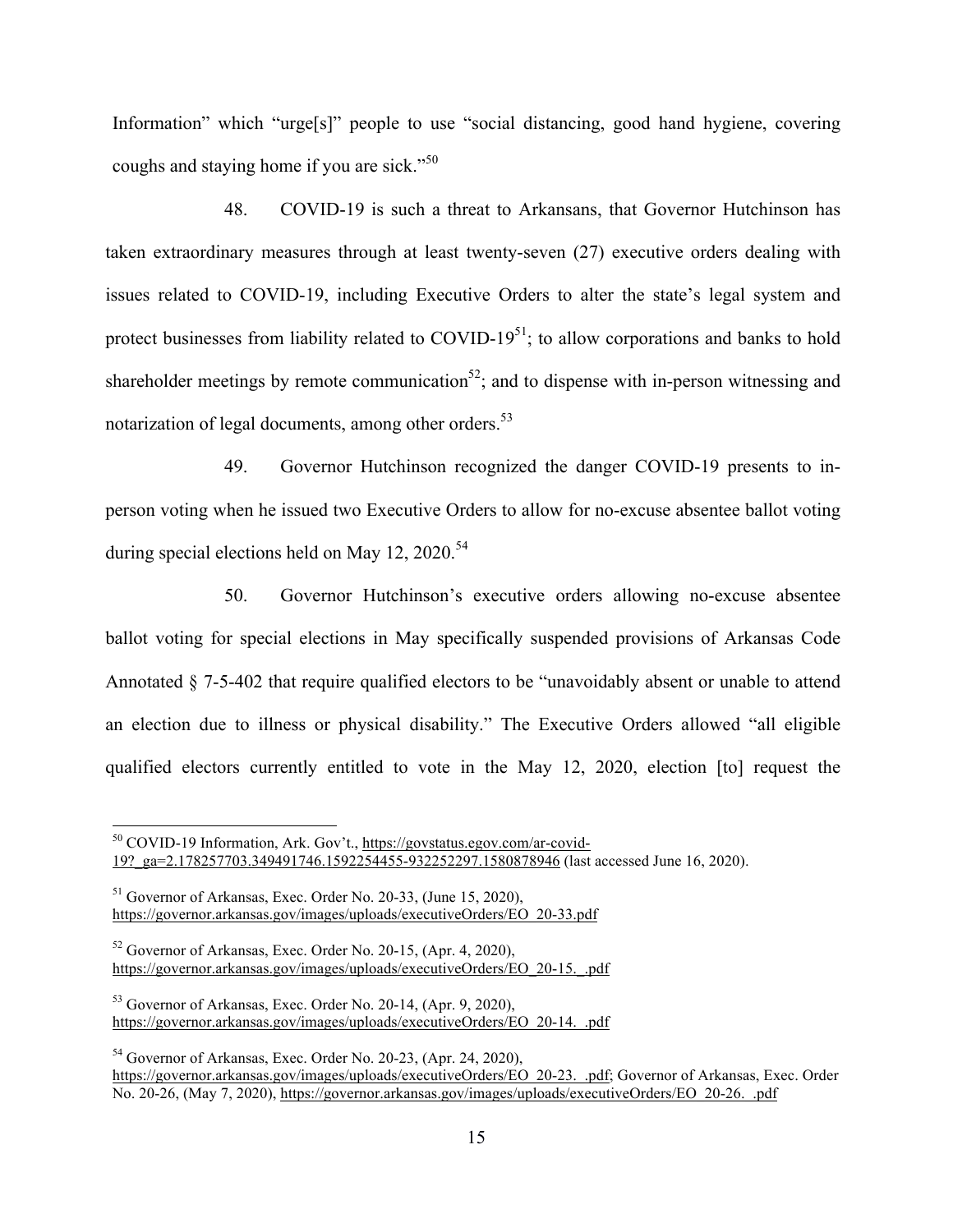appropriate absentee ballots from their county of residence."

51. Since Governor Hutchinson's early Executive Orders declaring a state of emergency and implementing social distancing and limited group gatherings, among other directives, COVID-19 cases in Arkansas have skyrocketed.

52. Scientists and Doctors are declaring that "We're about to see hospital systems in states like Arkansas. . . . begin to experience what we did in New York, with facilities being overwhelmed by this epidemic" and "stating that Arkansas is in a "serious public helaht emergency" due to "significant' increase in community spreading of the virus.<sup>55</sup>

53. On June 10, 2020, the Chief Operating Officer of the Washington Regional Medical System, Birch G. Wright, issued a letter noting that the hospital has "seen the number of hospitalizations double every week" since May 12.<sup>56</sup>

54. The Secretary of State of Arkansas has received at least \$4,703,886 in CARES act relief for use for the 2020 Federal Election Cycle from the U.S. Election Assistance Commission under the Grant Award Agreement Number AR20101CARES.<sup>57</sup> The cost of mailing and return mail for absentee ballots would be an appropriate use of this money.

 <sup>55</sup> Olivia Messer, "'*All of a Sudden It Blows Up': Arkansas' COVID Problem Is Just Getting Started*," The Daily Beast, June 15, 2020, https://www.thedailybeast.com/arkansas-covid-problem-is-just-getting-started-all-of-asudden-it-blows-up

<sup>56</sup> Wright, Birch G., MPA, COO, Washington Reg'l Med'l System, Letter and Statement, June 10, 2020, *available at*

https://wehco.media.clients.ellingtoncms.com/news/documents/2020/06/10/Statement\_from\_Birch\_Wright\_6.10.20. pdf, (last accessed June 16, 2020).

<sup>57</sup> John Thurston, Letter U.S. Election Assistance Commission, April 7, 2020, *available at* https://www.eac.gov/sites/default/files/paymentgrants/cares/AR\_CARES\_Disbursement\_RequestLetter.p df; Michael Wickline, *Counties to Get Help for Election 2020*, Ark. Dem. Gaz. (April 30, 2020), https://www.arkansasonline.com/news/2020/apr/30/counties-to-get-help-for-election-20200/?newsarkansas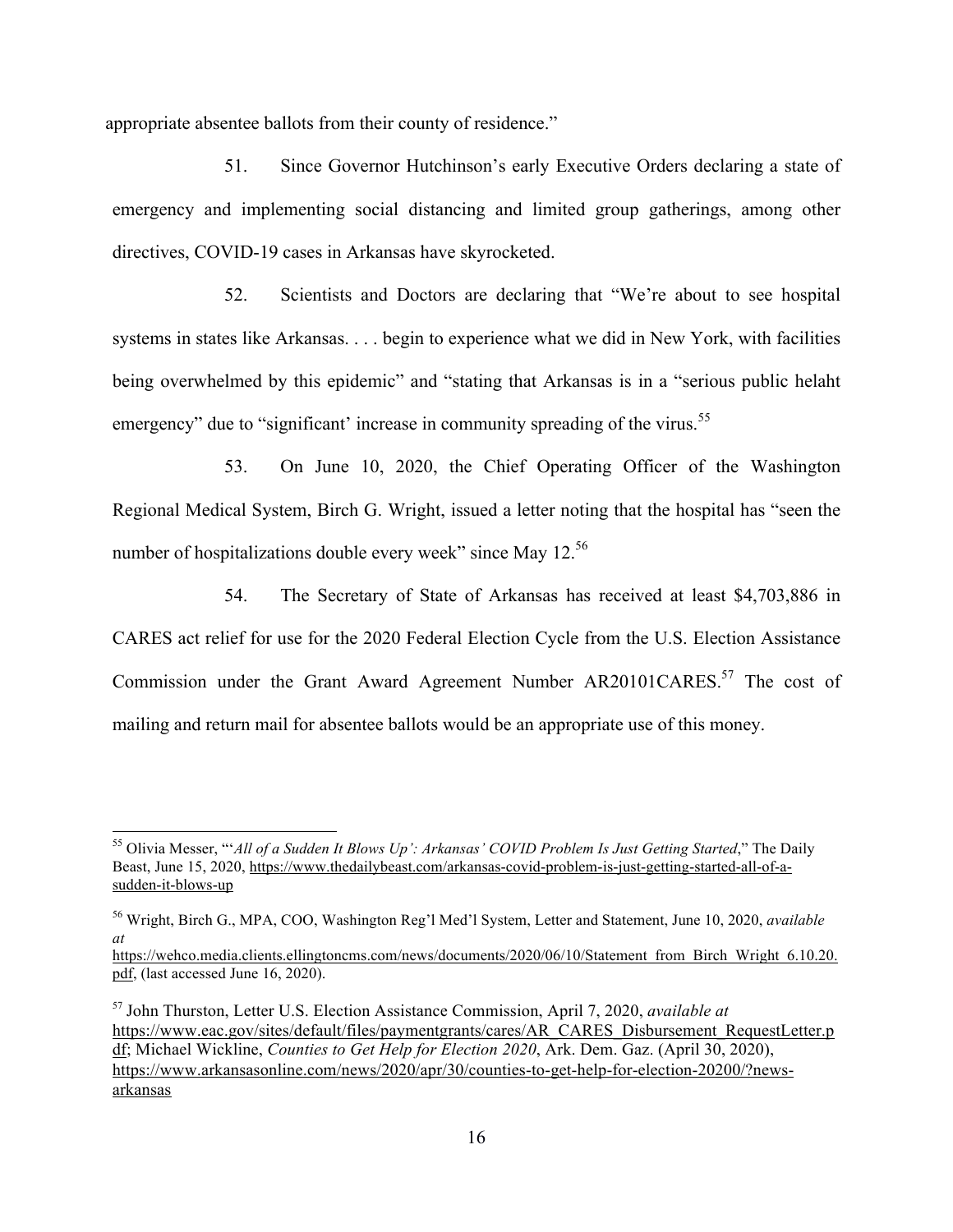### *Absentee Ballot Voting in Arkansas*

55. The general election is set to take place in Arkansas on November 3, 2020.

56. Voters who wish to vote absentee during the November election must request an absentee ballot from the office of the county clerk of the county of residence of the voter. Ark. Code Ann. § 7-5-404. To request an absentee ballot, voters must complete a statutorily prescribed application form requesting an absentee ballot, *see* Ark. Code Ann. § 7-5- 405, or she may make an application for an absentee ballot by (i) submitting a letter to the office of the county clerk with sufficient information allowing the county board of election commissioners to accept the letter in lieu of the application form; or (ii) transmitting a written request by electronic means that shall contain the voter's signature and other information sufficient for acceptance in lieu of the application form. Ark. Code Ann. § 7-5-404.

- 57. But not all voters who wish to vote absentee are permitted to do so.
- 58. Instead, Arkansas has restricted absentee voting to a subset of voters who

fall into one of the following statutorily defined categories:

- "Any person who will be unavoidably absent from his or her voting place on the day of the election;" Ark. Code Ann. § 7-5-402(1).
- "Any person who will be unable to attend the polls on election day because of illness or physical disability." Ark. Code Ann. § 7-5-402(2).
- "You are a member of the Uniformed Services, merchant marines or the spouse or a dependent family member and are away from your polling location due to the member's active duty status," 58 *see* Ark. Code Ann. § 7-5-406.
- "A U.S. citizen whose residence is in Arkansas but is temporarily living outside the territorial limits of the United States." <sup>59</sup> *See* Ark. Code Ann. § 7-5-406.

 <sup>58</sup> Ark. Sec. of State, "Absentee Voting," https://www.sos.arkansas.gov/elections/voter-information/absentee-voting, (last accessed June 16, 2020).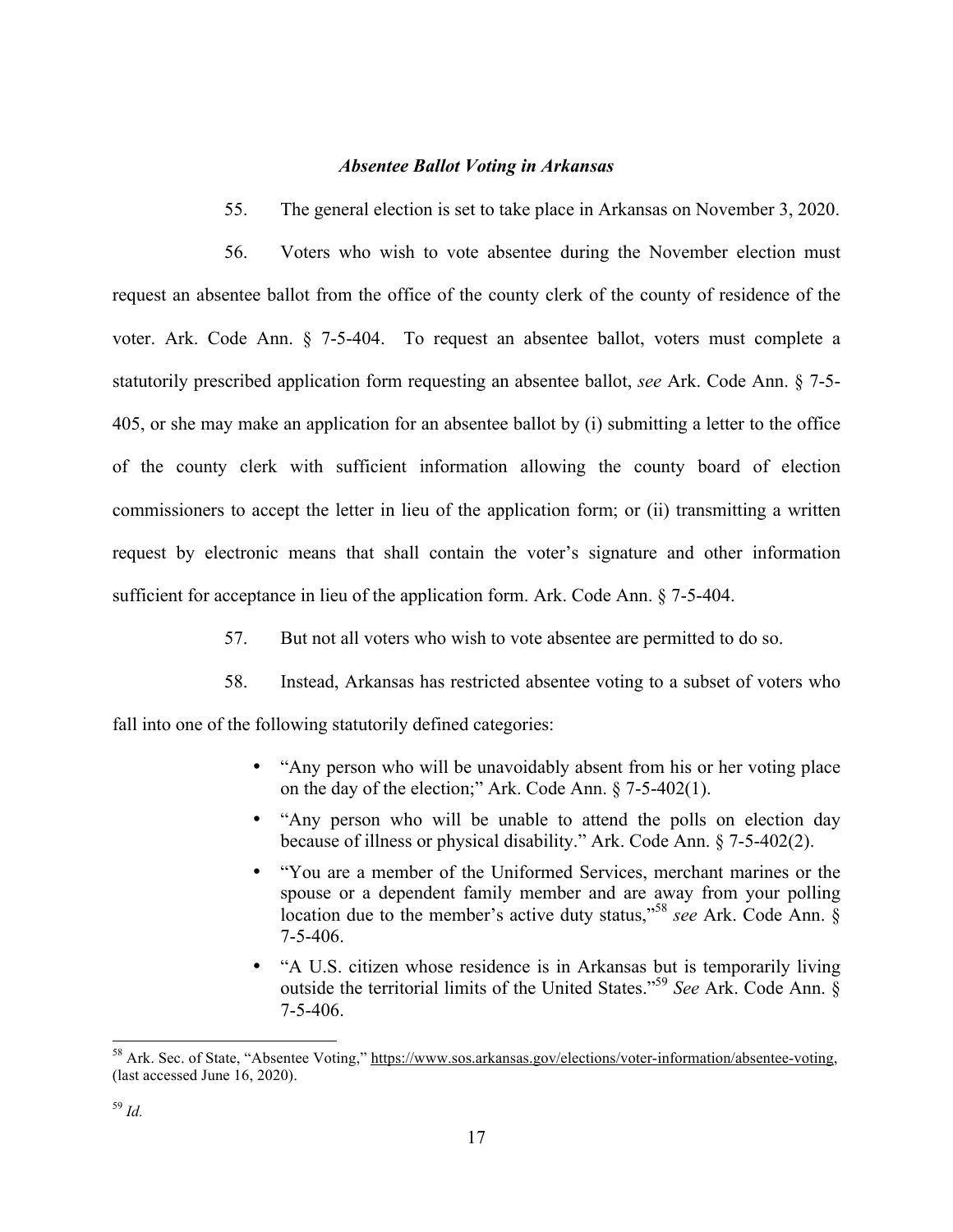59. A voter who does not fall into one of these enumerated categories is not permitted to vote absentee and must instead cast their ballot in person.

60. "Applications for absentee ballots may be made on a form or forms prescribed by the Secretary of State and furnished by the county clerk at least sixty (60) days before the election." Ark. Code Ann. § 7-5-405.

61. The Application forms or other requests for absentee ballots "shall contain," among other information, "A statement in which the voter must indicate that he or she is requesting an absentee ballot because he or she will be (i) Unavoidably absent from the polling site on election day; (ii) Unable to attend the polls on election day because of illness or physical disability; or (iii) Unable to attend the polls on election day because of residence in a long-term care or residential facility licensed by the state." Ark. Code Ann. § 7-5-405.

62. The Application form or other request for absentee ballots "shall contain . . . The following statement: "IF YOU PROVIDE FALSE INFORMATION ON THIS FORM, YOU MAY BE GUILTY OF PERJURY AND SUBJECT TO A FINE OF UP TO \$10,000 OR IMPRISONMENT FOR UP TO 10 YEARS." Ark. Code Ann. § 7-5-405.

63. Voters who are at a higher risk of contracting COVID-19 and at a higher risk of severe complications should they contract the illness, like Ms. Baker and Mr. Neal, and voters who live with individuals who have pre-existing medical conditions that place them at higher risk for severe complications should they contract COVID-19 cannot vote by absentee ballot. Instead, to exercise their right to vote, they must risk their health and the health of those with whom the live and vote in person.

64. No later than seventy-five (75) days before the general election, or August 20, 2020, for this year's general election, the Secretary of State, county clerks, and municipal

18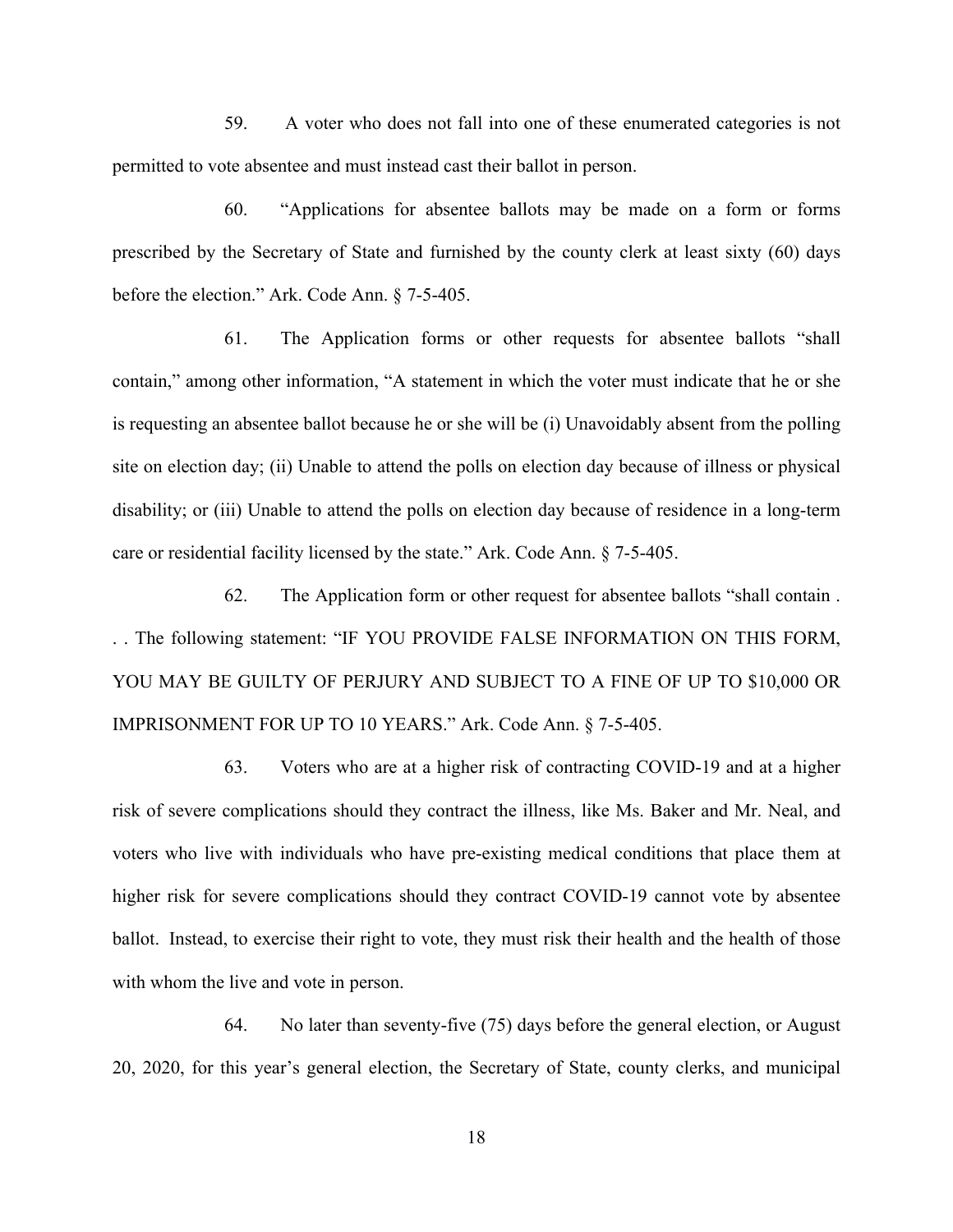clerks shall provide a full list of all candidates and issues to the County Board of Election Commissioners. Ark. Code § 7-5-203(b)(1); Ark. Code § 7-5-203(a)(1); Ark. Code § 14-47-  $110(a)(3)(D)(i)$ ; § 14-42-206(b)(2)(B)(ii).

65. No later than sixty (60) days before the general election, or September 4, 2020, for this year's general election, County Clerks are required to make available absentee ballot application forms. Ark. Code Ann. § 7-5-405(a)(1).

66. The county board of election commissioners shall prepare and deliver absentee ballots to the county clerk no later than forty-seven (47) days, or September 17, 2020, before this year's general election. Ark. Code Ann. § 7-5-407.

67. "Upon receiving the blank absentee ballot, voter statement, and envelopes, whether in the office of the county clerk or elsewhere, the voter shall mark the absentee ballot and place the absentee ballot in the provided envelope. He or she shall then seal the envelope containing the absentee ballot and place it in the other provided outer envelope . . . ." Ark. Code  $$7-5-412$ .

68. The outer envelopes provided by the offices of the county clerks in Arkansas state that paid postage in the form of three (3) first-class stamps is required for a voter to send the outer envelope and its contents, including the voter's ballot and required materials, via mail to the office of the county clerk for the canvassing and counting of the ballot.

## *Arkansas's Excuse Requirements Unduly and Unreasonably Burden the Voting Rights of Arkansans*

69. Historically, most voters in Arkansas vote in person. For most voters, that means physically appearing at a designated polling site where they must not only come into close contact with other voters, observers, and poll workers in violation of Social Distancing Measures, but they must also repeatedly touch equipment and materials such as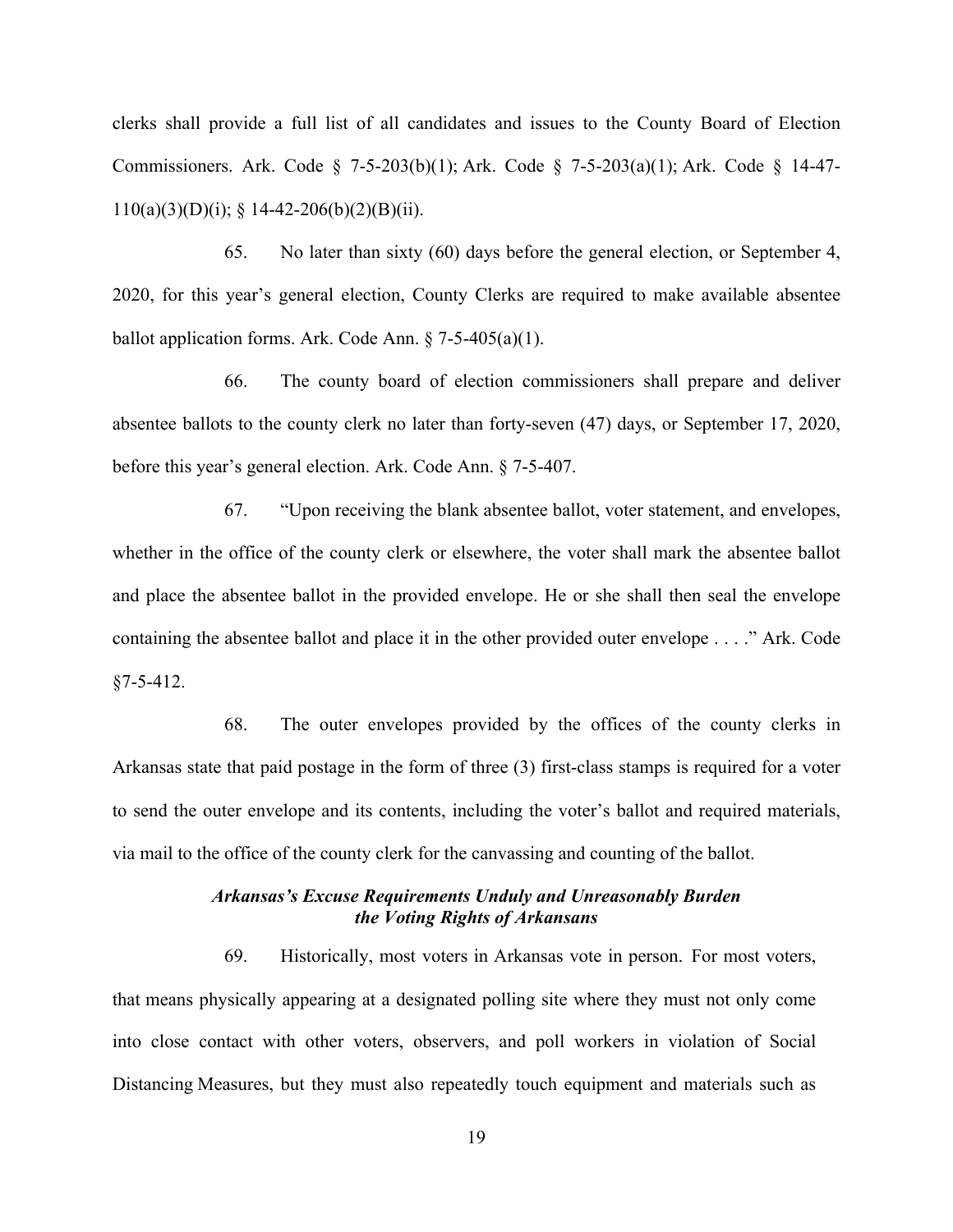voting machines, paper ballots, and shared writing instruments. At present, public health officials consider all of these activities as risking exposure to and/or transmission of COVID-19. 60

70. Meaningful opportunities to vote in person are still necessary to many Arkansas voters. To prevent viral spread at needed in-person sites, the CDC instructs that Arkansas encourage as many voters as possible "to use voting methods that minimize direct contact with other people and reduce crowd size at polling stations," such as mail in methods of voting.<sup>61</sup>

71. Given that "a year to 18 months is [a] very optimistic" timeline for the availability of a safe vaccine for the illness,  $62$  voters will reasonably decide that practicing Social Distancing Measures and/or are self-quarantining is their only option for protecting their health and the health of those with whom they live.

72. But, as currently construed, the Arkansas excuse requirements do not recognize practicing Social Distancing Measures and/or self-quarantining as a valid reason for voting by absentee ballot.

73. Accordingly, the absentee ballot excuse requirements severely burden the fundamental right to vote of all eligible voters who are practicing Social Distancing Measures and/or are self-quarantining due to the COVID-19 pandemic.

74. In other words, as currently construed, the absentee ballot excuse requirements will likely disenfranchise tens or hundreds of thousands of Arkansans.

75. Because Arkansas already affords an excuse to eligible voters who

 <sup>60</sup> *See, e.g.*, Miller, *supra* note 8.

<sup>61</sup> Ctrs. for Disease Control & Prevention, *supra* note 7.

<sup>62</sup> Ercolano, *supra* note 30.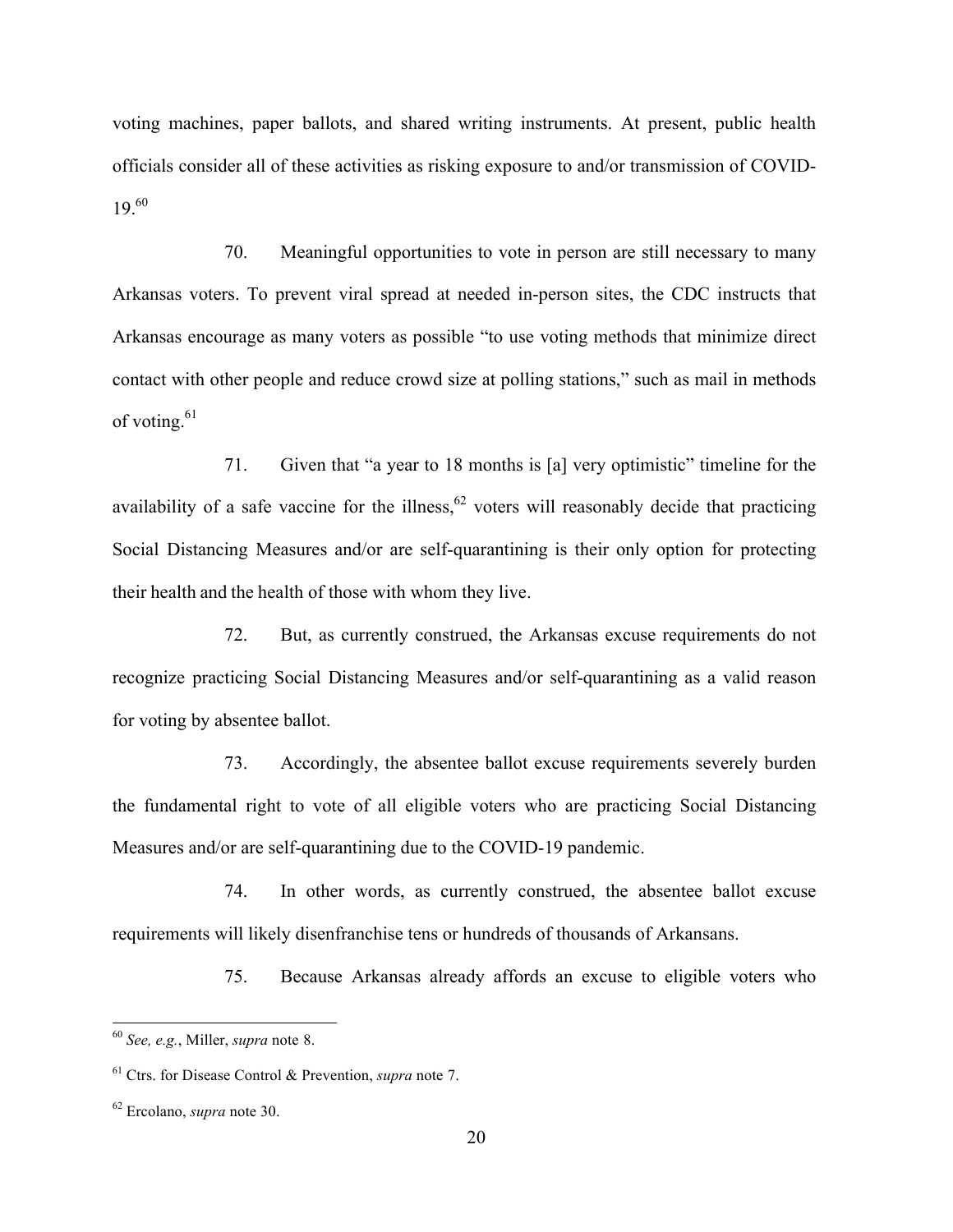"will be unavoidably absent from his or her voting place on the day of the election;" and "who will be unable to attend the polls on election day because of illness or physical disability," Ark. Code Ann. § 7-5-402, Defendant could reasonably interpret the statute to include all voters.

76. Several of the remaining minority of states that, under normal circumstances, require an excuse to vote by mail or absentee have interpreted their disability or illness basis for absentee eligibility in precisely this fashion during the ongoing COVID-19 pandemic.

77. For example, West Virginia now permits all registered voters to vote absentee in forthcoming elections due to "[i]llness, injury or other medical reason which keeps [the voter] confined," defining "other medical reason" as "any threat to a person's health posed by an epidemic, pandemic, outbreak, disease, virus, or other emergency, which creates potential harm to the public interest, peace, health, safety, or welfare of citizens or voters." W. Va. Code R.  $\S$  153- 53-2-153-53-3.<sup>63</sup> Further, West Virginia construes "confined" as being "restricted to a specific location for reasons beyond that person's control, including a recommendation by state or federal authorities for the person to self-quarantine, avoid public places or close contact with other persons." W. Va. Code R. § 153-53-2. Per issued rules, West Virginia's action "cannot violate or alter clear statutory requirements" but rather, simply construes existing state law "in favor of enfranchisement, not disenfranchisement." W. Va. Code R. § 153-53-1.

78. Similarly, Alabama has allowed "any qualified voter who determines it is impossible or unreasonable to vote at their voting place" as a result of COVID-19 to vote

 $63$  W. Va. Sec'y of State Mac Warner, Admin. Law Div., Notice Of An Emergency Rule (Mar.  $20$ , 2020), http://apps.sos.wv.gov/adlaw/csr/readfile.aspx?DocId=53039&Format=PDF.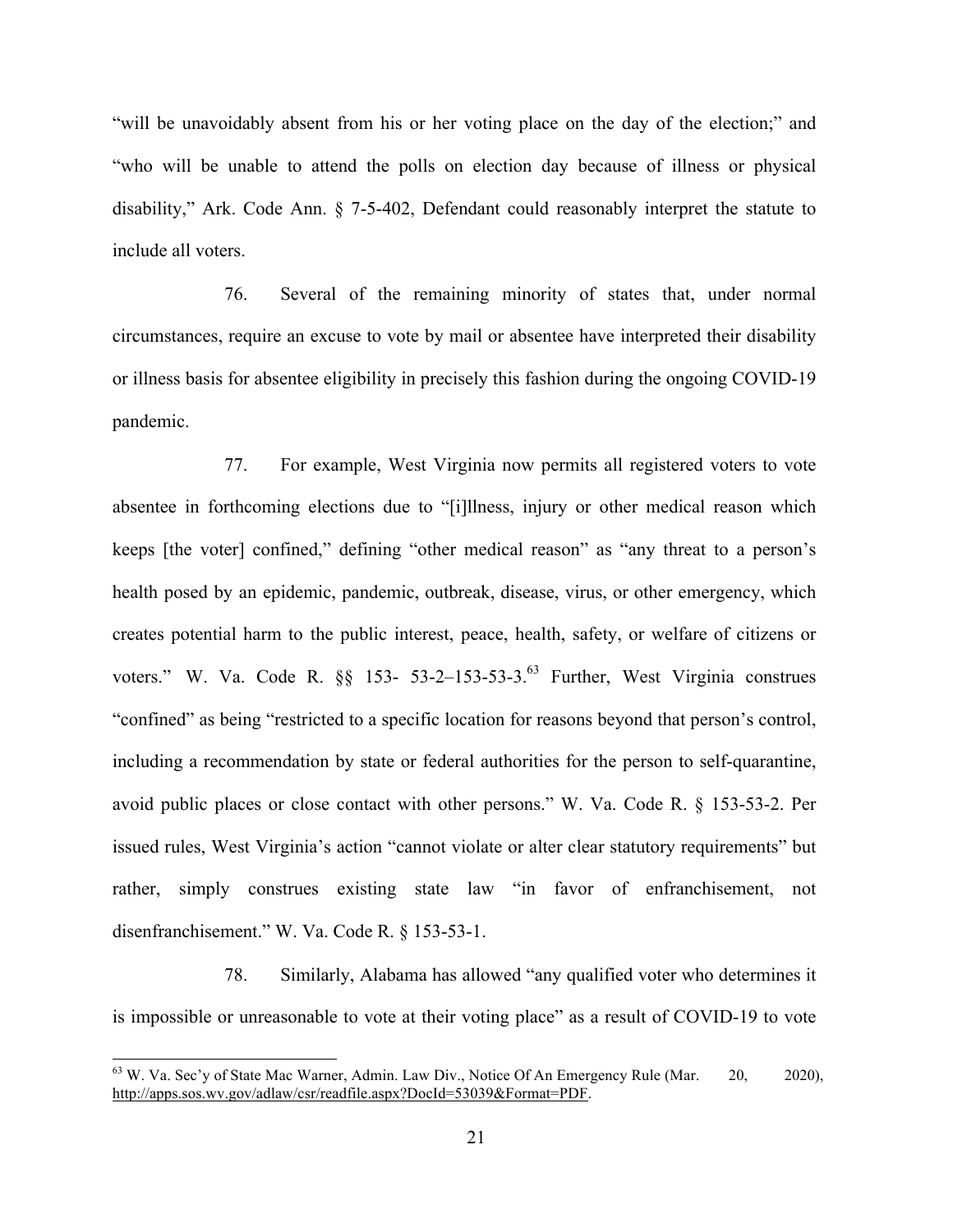by mail in primary runoff elections being held in July by reason that "a physical illness or infirmity [] prevents [the voter's] attendance at the polls."<sup>64</sup>

79. Virginia, Delaware, and Massachusetts have likewise clarified that all registered voters in their respective states can use existing reasons related to illness and physical disability to vote by mail in the upcoming elections. <sup>65</sup> And New Hampshire has interpreted its "physical disability" provision to "appl[y] equally to voters who are experiencing symptoms of COVID- 19 . . . and those who are self-quarantining as a preventative measure." both

80. In Tennessee, a state court Judge held that Tennessee officials must expand access to voting by mail in Tennessee during the pandemic and that the evidence did not support the State's claims that it was impossible for it to provide expanded access to voting by mail. The court concluded "that the State's restrictive interpretation and application of

<sup>65</sup> *See Absentee Voting*, Va. Dep't of Elections, https://www.elections.virginia.gov/casting-a- ballot/absentee-voting/ (last accessed June 16, 2020.) (Virginia Department of Elections statement clarifying that "[v]oters may choose reason '2A My disability or illness'" to vote absentee in upcoming elections due to COVID-19); Governor of Delaware, Exec. Dep't, *Sixth Modification of the Declaration of a State of Emergency for the State of Delaware Due to a Public Health Threat* (Mar. 24, 2020), https://governor.delaware.gov/wpcontent/uploads/sites/24/2020/03/Sixth-Modification-to-State-of-Emergency- 03242020.pdf (Delaware executive order providing that for upcoming primary and special elections "the qualification of 'sick or physically disabled' [in Delaware vote-by-mail provisions] shall apply to and include any such voter who is asymptomatic of COVID- 19...

 <sup>64</sup> Ala. Leg. Servs. Agency, Absentee Voting During State of Emergency, 17-11-3(e) (Mar. 18, 2020), https://www.sos.alabama.gov/sites/default/files/SOS%20Emergency%20Rule%20820-2-3-.06-.01ER.pdf; *see also*  Press Release, Alabama Secretary of State, 100 Days Left to Apply for Absentee Ballot for the Primary Runoff Election (Mar. 31, 2020), https://www.sos.alabama.gov/newsroom/100-days-left-apply-absentee-ballot-primaryrunoff-election; *see also* Ala. Code § 17-11-3(a)(2).

<sup>.</sup> and who herself or himself freely chooses to use such qualification to vote by absentee ballot.); An Act Granting Authority to Postpone 2020 Municipal Elections in the Commonwealth and Increase Voting Option in Response to the Declaration of Emergency to Respond to COVID-19, ch. 45 (2020),

https://malegislature.gov/Laws/SessionLaws/Acts/2020/Chapter45 (new Massachusetts law clarifying that "any person taking precaution related to COVID-19 in response to a declared state of emergency or from guidance from a medical professional, local or state health official, or any civil authority shall be deemed to be unable by reason of physical disability to cast their vote in person," which is one of the reasons set forth in the state constitution that permits a Massachusetts voter to vote by mail).

<sup>&</sup>lt;sup>66</sup> Memorandum from the Sec'y of State and Att'y General to New Hampshire Election Officials re: Elections Operations During the State of Emergency 2 (Apr. 10, 2020), https://www.governor.nh.gov/news-media/press-2020/documents/20200410-absentee-voting.pdf.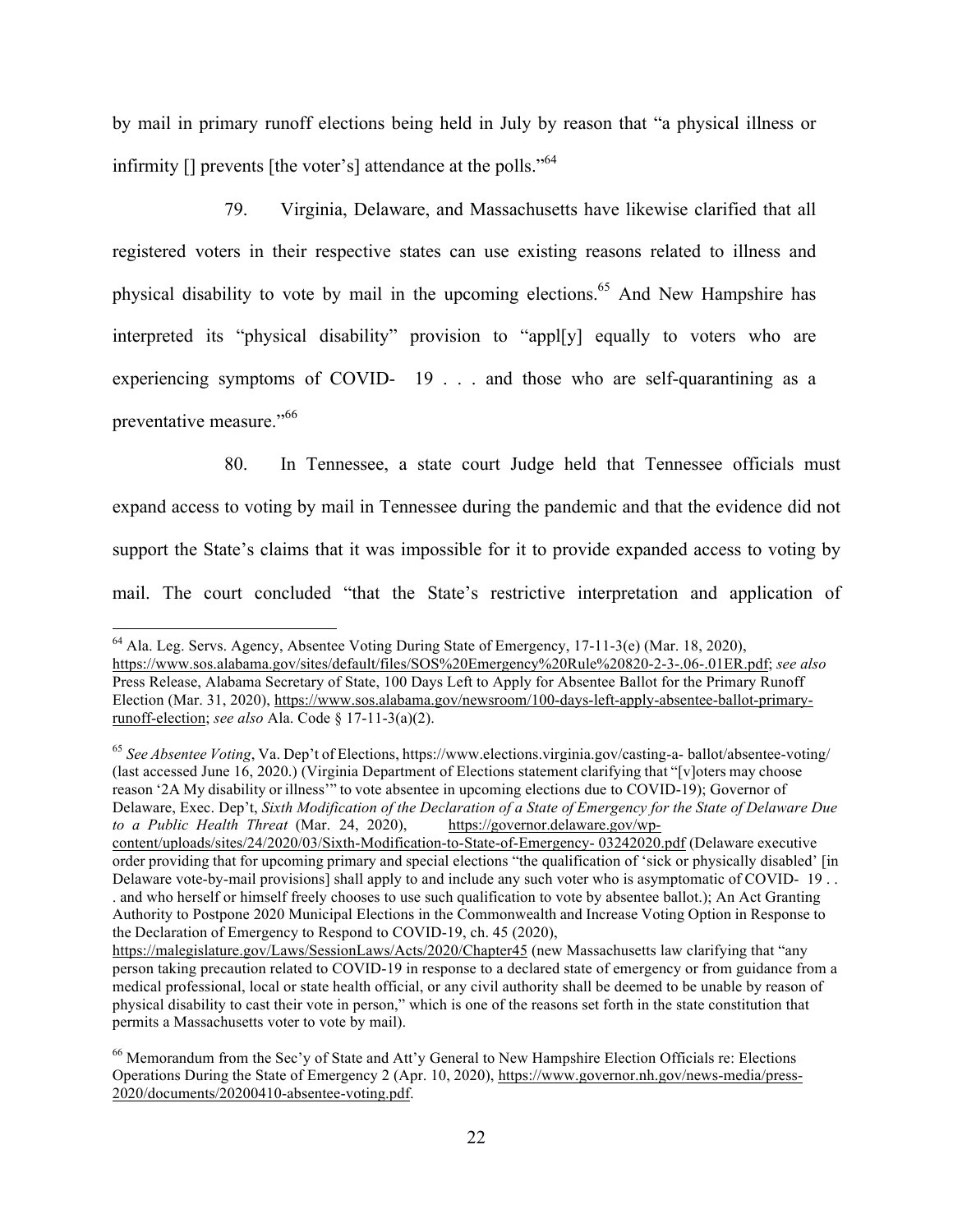Tennessee's voting by mail law . . . during the unique circumstances of the pandemic, constitutes an unreasonable burden on the fundamental right to vote guaranteed by the Tennessee Constitution."<sup>67</sup>

## **COUNT I: DECLARATORY JUDGMENT UNDER ARK. CODE ANN § 16-111-101, ET SEQ**

81. Plaintiffs reallege and reincorporate by reference all prior paragraphs of this Complaint as though fully set forth herein.

82. Plaintiffs' rights, status, and other legal relations are affected by a question of construction under Ark. Code Ann. § 7-5-402 and the Arkansas Constitution, and Plaintiffs hereby seek a declaration of rights thereunder.

83. Arkansas Code Annotated section 7-5-402 states: "The following persons, if possessing the qualifications of electors, may cast an absentee ballot in any election: (1) Any person who will be unavoidably absent from his or her voting place on the day of the election; and (2) Any person who will be unable to attend the polls on election day because of illness or physical disability."

84. Further, the Arkansas Constitution states that "Elections shall be free and equal. No power, civil or military, shall ever interfere to prevent the free exercise of the right of suffrage; nor shall any law be enacted whereby such right shall be impaired or forfeited, except for the commission of a felony, upon lawful conviction thereof." AR Const., art. 3, sec. 2.

85. The excuse requirements and penalty of perjury in Ark. Code Ann. § 7-5- 402 and Ark. Code Ann. § 7-5-405 are unconstitutional burdens on voters' fundamental rights to suffrage under Article 3, Section 2 of the Arkansas Constitution, on their face and as applied to

 <sup>67</sup> Hunter v. Goins, Davidson Co. Chancery Ct., Case No. 20-0435-I(III), June 4, 2020, *available at*  https://www.aclu.org/legal-document/order-lay-v-goins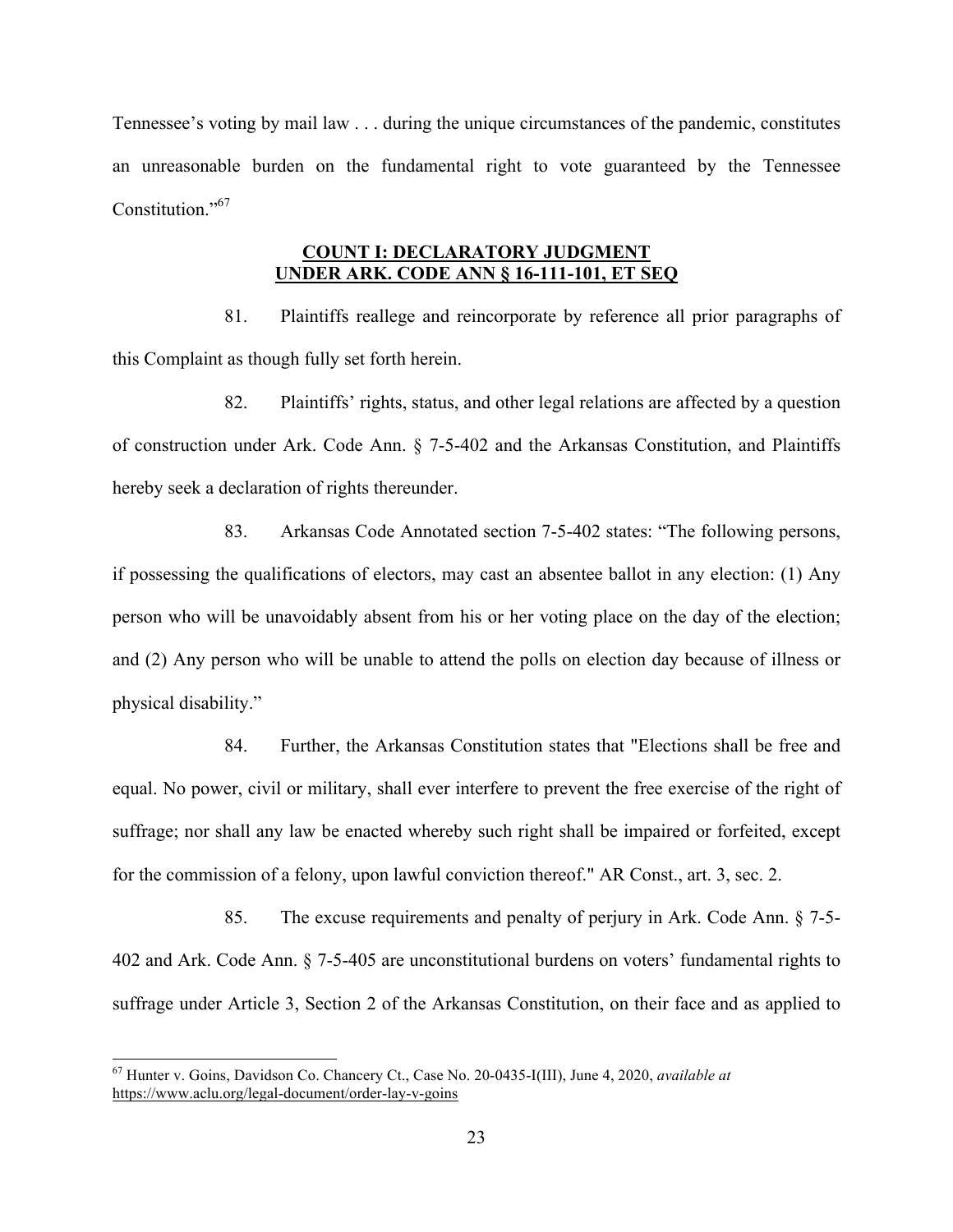plaintiffs, because the excuse and penalty requirements interfere with voters' free exercise of the right of suffrage and they impair and threaten forfeiture of voters' fundamental rights to suffrage.

86. In *Forrest v. Baker*, 287 Ark. 239 (1985), the Arkansas Supreme Court held that voters are not required to explain in detail or provide any certain information as a "reason" to vote by absentee ballot. The Court stated: "We do not believe the legislature meant for an absentee voter to explain in detail the 'reason' for being absent on election day. If a real and convincing 'reason' should be required, then it follows that someone would have to judge the sufficiency of that reason. Such a procedure could easily result in an elector being compelled to divulge personal secrets in order to exercise his constitutional right to suffrage." *Forrest*, 287 Ark. 239, 242.

87. The Court in *Forrest* upheld absentee ballots when the voters stated they were "unable to get to poll" in the application for the absentee ballot, when voters stated that "work" was the reason for being unavoidably absent, when a voter stated "My age, I cannot get there" as his reason for applying for an absentee ballot, and when a voter stated "sickness in the family" as the reason for being unavoidably absent.

88. The Arkansas Supreme Court held in *Forrest* that any and all reasons or excuses are valid, legitimate excuses for an Arkansas Citizen to be unavoidably absent to vote absentee.

89. Plaintiffs request the Court to issue a declaratory judgment finding that Arkansas law, as interpreted by the Supreme Court of Arkansas, allows voters to use any and all reasons or excuses to receive and vote by absentee ballot.

90. Alternatively, plaintiffs request the Court to issue a declaratory judgment finding that under Arkansas law, as interpreted by the Supreme Court of Arkansas, fear of

24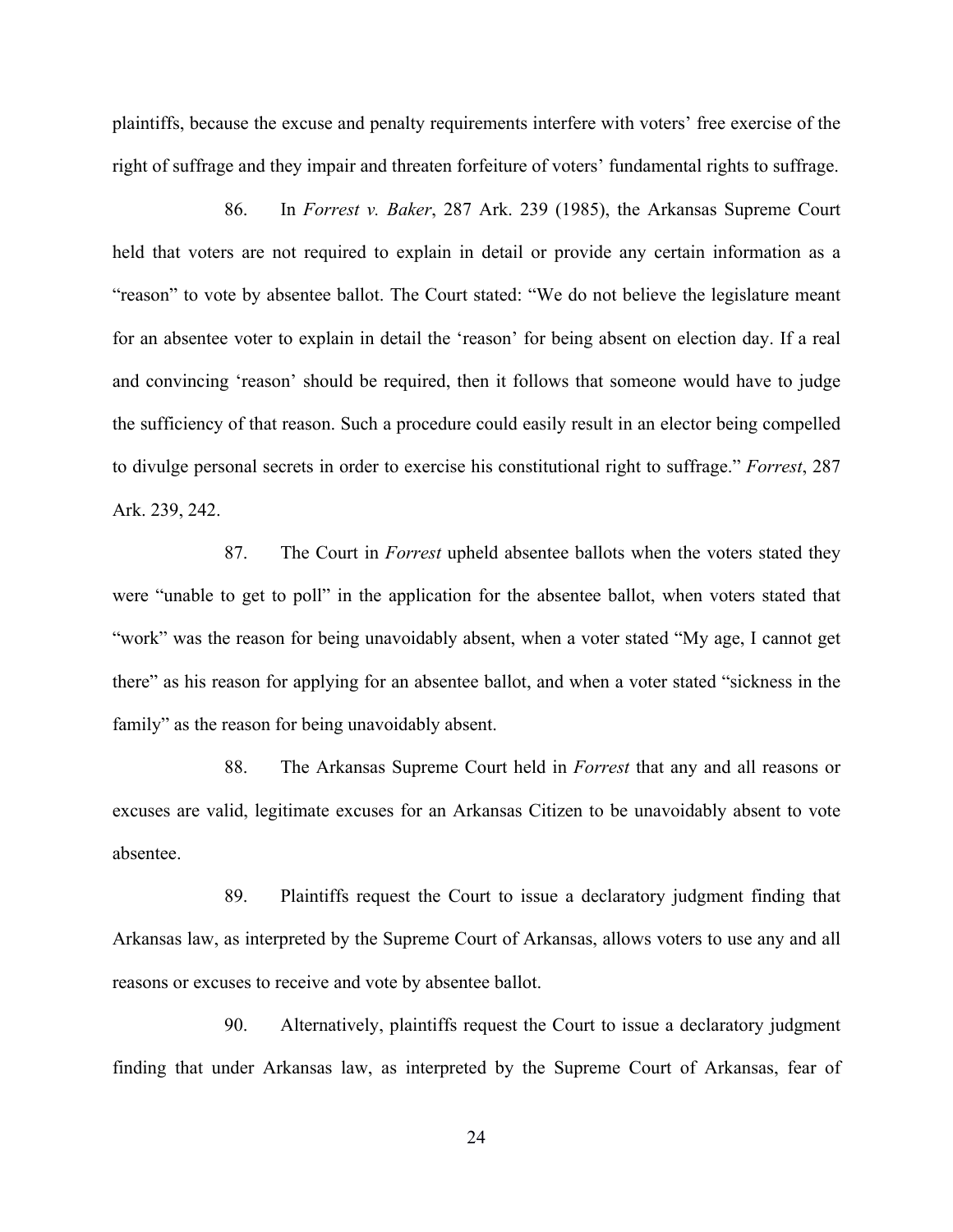contracting COVID-19 by itself is a valid excuse for receiving an absentee ballot and voting absentee.

91. Alternatively, Plaintiffs request the Court to issue a declaratory judgment finding that Arkansas Code Annotated sections 7-5-402 and -405 violate Arkansans' fundamental right to suffrage in Article 3, Section 2 of the Arkansas Constitution and, therefore, issue a declaratory judgment that the State of Arkansas shall not require any excuse or reason for a qualified elector to vote absentee.

# **COUNT II. VIOLATION OF THE FUNDAMENTAL RIGHT TO VOTE AND TO FREE AND EQUAL ELECTIONS UNDER ARTICLE 3, SECTION 2 OF THE ARKANSAS CONSTITUTION**

92. Plaintiffs reallege and reincorporate by reference all prior paragraphs of this Complaint as though fully set forth herein.

93. Further, the Arkansas Constitution states that "Elections shall be free and equal. No power, civil or military, shall ever interfere to prevent the free exercise of the right of suffrage; nor shall any law be enacted whereby such right shall be impaired or forfeited, except for the commission of a felony, upon lawful conviction thereof." AR Const., art. 3, sec. 2.

94. The excuse requirements and penalty of perjury in Ark. Code Ann. § 7-5- 401, *et seq.* are unconstitutional burdens on voters' fundamental rights to suffrage under Article 3, Section 2 of the Arkansas Constitution, on their face and as applied to plaintiffs, because the excuse and penalty requirements interfere with voters' free exercise of the right of suffrage and they impair and threaten forfeiture of voters' fundamental rights to suffrage.

95. Arkansas Code Annotated section 7-5-401, *et seq.*, as currently construed and enforced by State Officials, will likely prevent tens or hundreds of thousands of eligible voters from casting ballots. Under these circumstances, the excuse requirements for absentee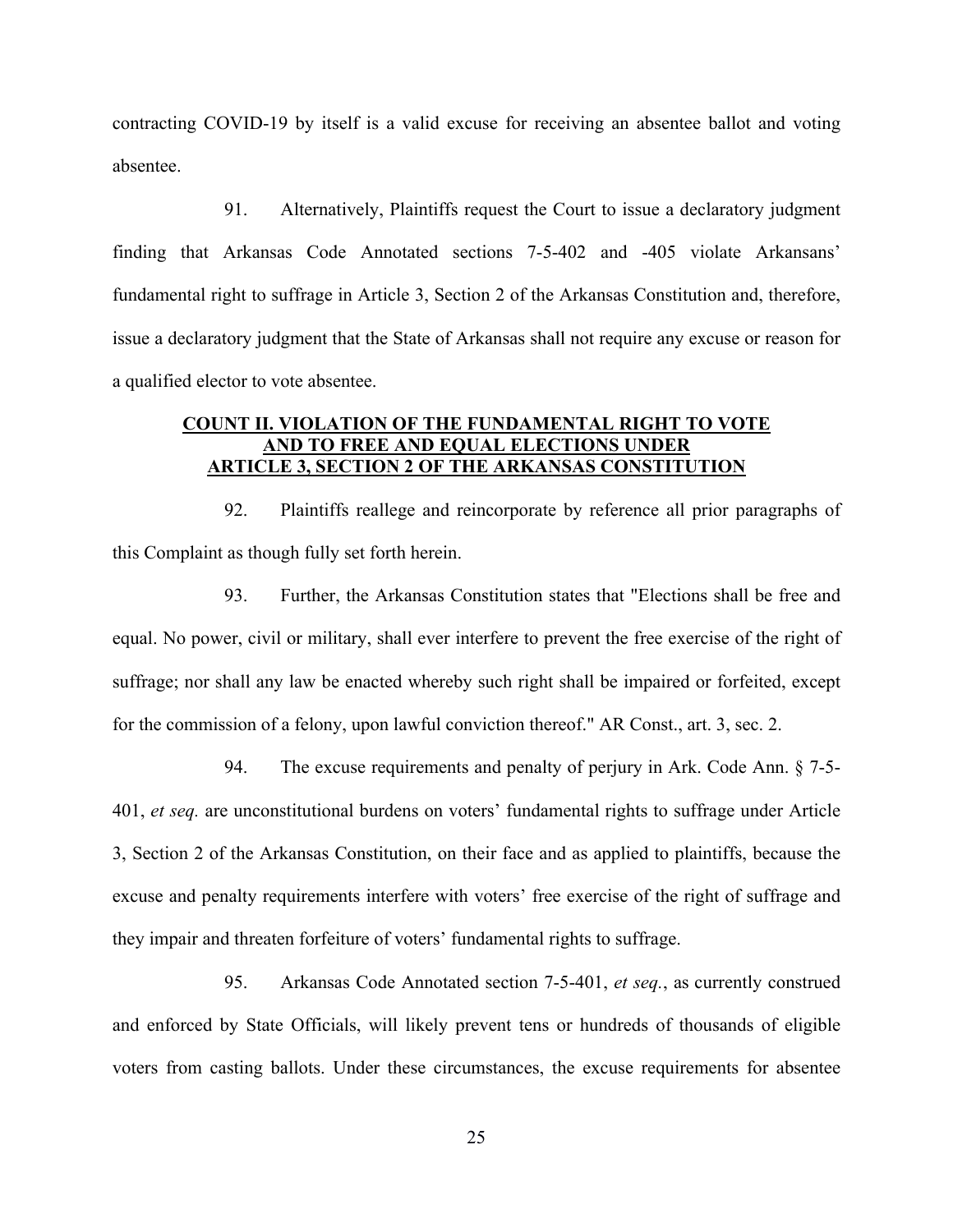ballot voting under the Arkansas code, as currently construed and enforced, will thus deny the fundamental right to vote guaranteed by the Arkansas Constitution.

96. Therefore, Defendant, acting under color of state law, have and will continue to deprive Plaintiffs of rights secured to them by Article 3, Section 2 of the Arkansas Constitution.

## **COUNT III: INJUNCTIVE RELIEF**

97. Plaintiffs reallege and reincorporate by reference all prior paragraphs of this Complaint as though fully set forth herein.

98. Plaintiffs seek a preliminary injunction and a permanent injunction because absent same, Plaintiffs will suffer irreparable harm and Plaintiffs lack an adequate remedy at law to compensate Plaintiffs for Defendant's conduct and actions.

99. Plaintiffs request the Court to enjoin Defendant from enforcing any requirement that a voter wishing to vote absentee provide a reason or excuse under Arkansas law, including but not limited to Arkansas Code Annotated sections 7-5-402 and -405.

100. Alternatively, Plaintiffs request the Court to enjoin Defendant from enforcing the excuse and penalty of perjury requirements in Ark. Code Ann. § 7-5-401, *et seq.* to prevent from absentee ballot voting any eligible voter, regardless of age and physical condition; any eligible voter who lives with an individual who is at a higher risk of complications should they contract COVID-19; any eligible voter who is at a higher risk of complications should they contract COVID-19; any eligible voter who is fearful of contracting COVID-19; and/or any eligible voter who provides any excuse or reason whatsoever for desiring to vote absentee.

101. Plaintiffs request the Court order Defendant to pay for postage to mail and to return ballots from the COVID relief money granted to Defendant and/or to provide the

26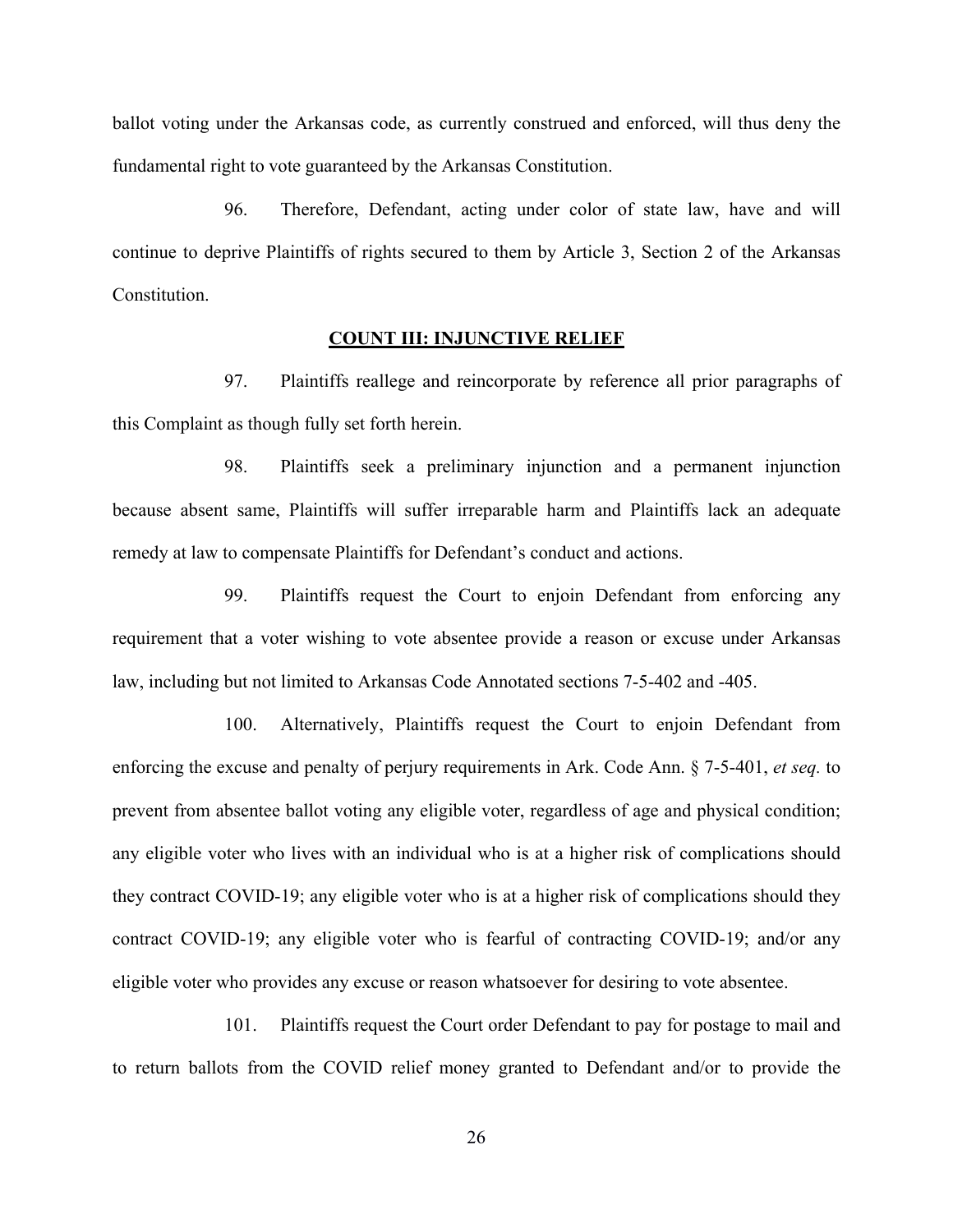availability of drop boxes across the state where eligible voters who desire to vote absentee may deliver their ballots.

102. Plaintiffs will suffer irreparable harm by Defendant's interpretation and enforcement of Ark. Code Ann. § 7-5-401, *et seq.* because Defendant's will exclude Plaintiffs from voting absentee under the excuse requirements of the statutes and force Plaintiffs to either forgo their fundamental right to vote or to risk their physical and mental wellbeing, lives or the lives of loved ones by voting in person at a polling site where they are at risk of contracting COVID-19.

103. Defendant bear no corresponding risk. Defendant already permit certain people to vote absentee and preventing Plaintiffs and/or all registered voters, regardless of age and physical condition, from voting absentee is unreasonable. Such enforcement of the statute is especially unreasonable during a global pandemic. Defendant have ample time and resources to allow voters, including Plaintiffs, to vote absentee regardless of age, physical condition, or any "reason" or "excuse." Defendant have received resources and funding from the Federal government that they can and should use for these purposes, to prepare for increased demand of absentee ballots. Any increased burdens on Defendant pale in comparison to the fundamental right of suffrage of Arkansas voters and Plaintiffs.

104. Plaintiffs have demonstrated a likelihood of success on the merits as discussed above because the Arkansas Supreme Court has interpreted the excuse requirements in Arkansas Code Annotated Section 7-5-401, *et seq.* to allow for any and all "reasons," because the Arkansas Supreme Court has ruled that Article 3, Section 2 of the Arkansas Constitution prohibits the State from requiring any reason for receiving an absentee ballot, and because Defendant enforcement of the excuse requirements in Ark. Code. Ann. § 7-5-401, *et seq.*, as

27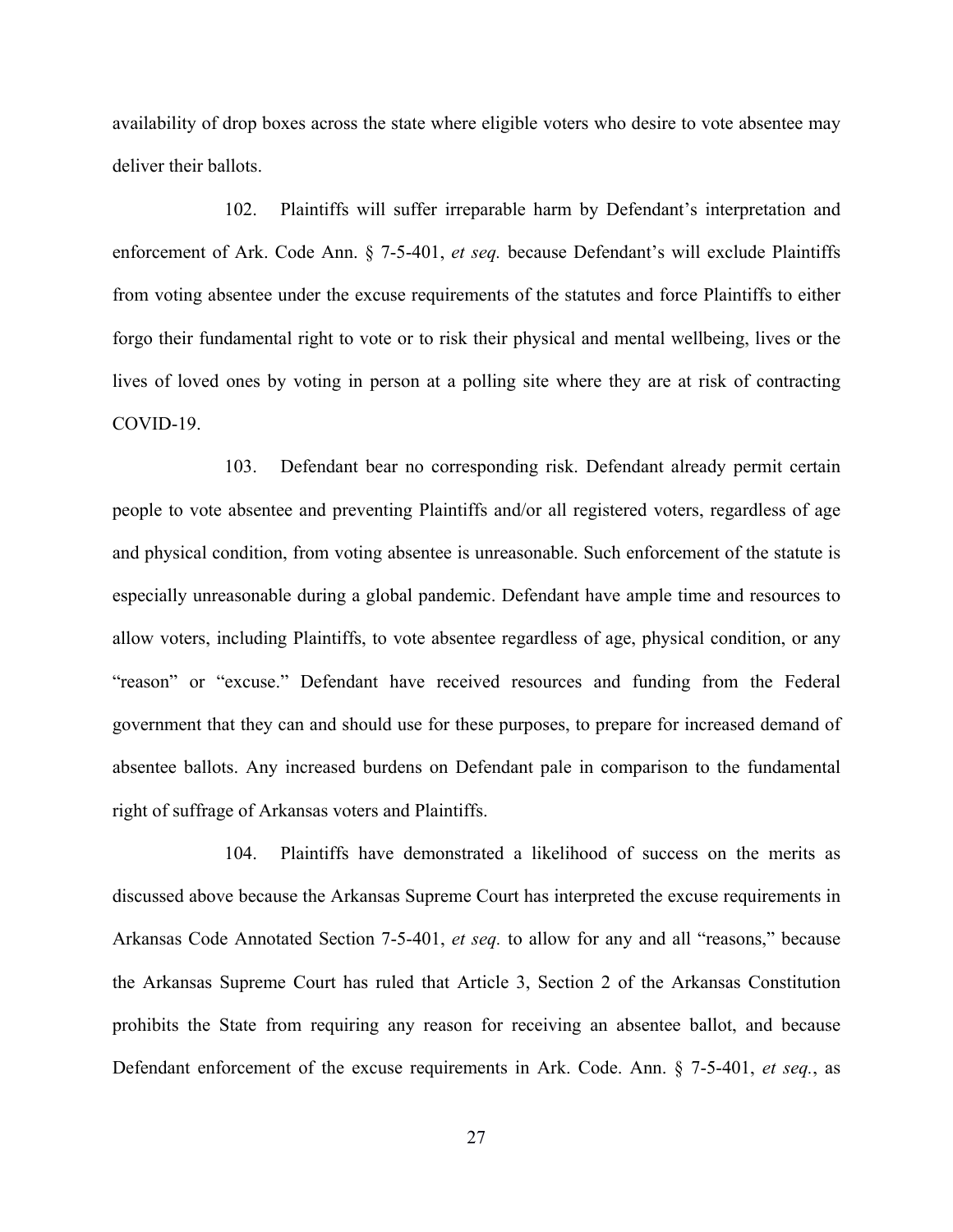interpreted by Defendant, would interfere, impede, and/or require the forfeiture of Arkansans' fundamental right to suffrage in violation of Article 3, Section 2 of the Arkansas Constitution.

# **PRAYER FOR RELIEF**

WHEREFORE, Plaintiffs request the Court to:

A. Declare that Arkansas law allows voters to use any and all reasons or excuses to receive and vote by absentee ballot.

B. Alternatively, declare that fear of contracting COVID-19 by itself is a valid excuse for receiving an absentee ballot and voting absentee under Arkansas law.

C. Alternatively, declare that Defendant's construction and enforcement of the excuse requirements in Arkansas Code Annotated section 7-5-401, *et seq.* (as stated in Ark. Code Ann. §§ 7-5-402 and -405) for the 2020 election calendar or for all elections violates the fundamental right to vote under the Arkansas Constitution, Article 3, Section 2.

D. Issue preliminary and permanent injunctions that order relief including:

1. Prohibiting Defendant from enforcing the excuse and penalty of perjury requirements (as stated in Ark. Code Ann. §§ 7-5-402, -405) and thus prohibiting Defendant from preventing

- any eligible voter, regardless of age and physical condition;
- any eligible voter who lives with an individual who is at a higher risk of complications should they contract COVID-19; and/or
- any eligible voter who is at a higher risk of complications should they contract COVID-19; and/or
- any eligible voter who is fearful of contracting COVID-19

to request, receive, and have counted an absentee ballot by mail at least for the 2020 election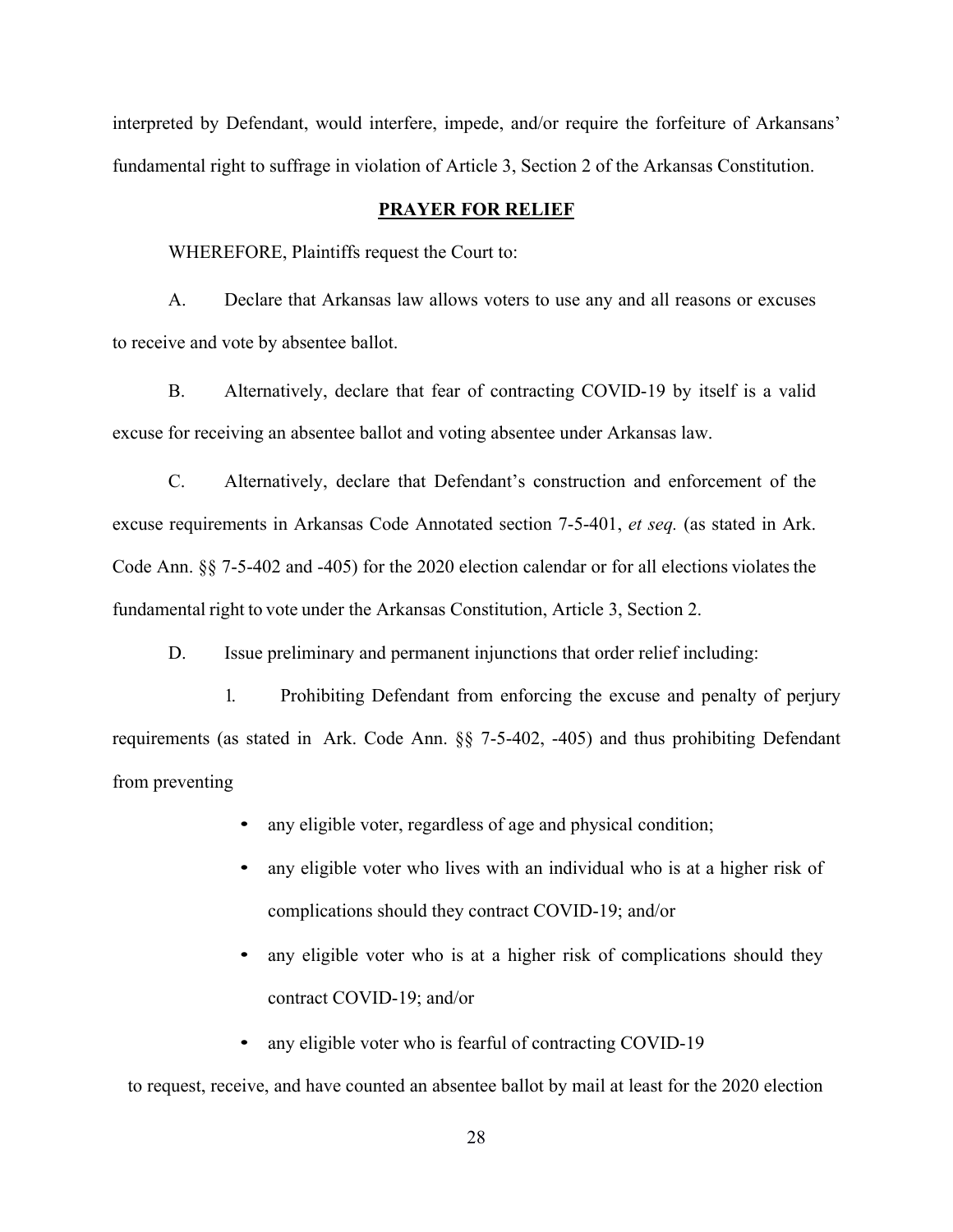calendar;

2. Ordering Defendant to modify election materials, including absentee applications to reflect the elimination and/or modification of the excuse requirements;

3. Ordering Defendant to conduct a public information campaign informing Arkansas voters about the elimination and/or modification of the excuse requirements, in coordination with city and county officials before and during the absentee balloting period; and

4. Ordering Defendant to mail absentee ballot request applications to all eligible, registered voters in Arkansas.

5. Ordering Defendant to pay from COVID-19 relief money for the mailing of absentee ballots from county clerks to voters and to pay for the return mail of the absentee ballots from voters to the clerks.

6. Ordering Defendant to issue appropriate guidance to city and county election officials.

E. Grant such other and further relief as this Court deems just and proper in the circumstances.

F. Plaintiffs do not seek monetary damages for any of its claims. Plaintiffs seek only equitable relief, including, but not limited to, declaratory judgment, as well as any other appropriate and just relief.

29